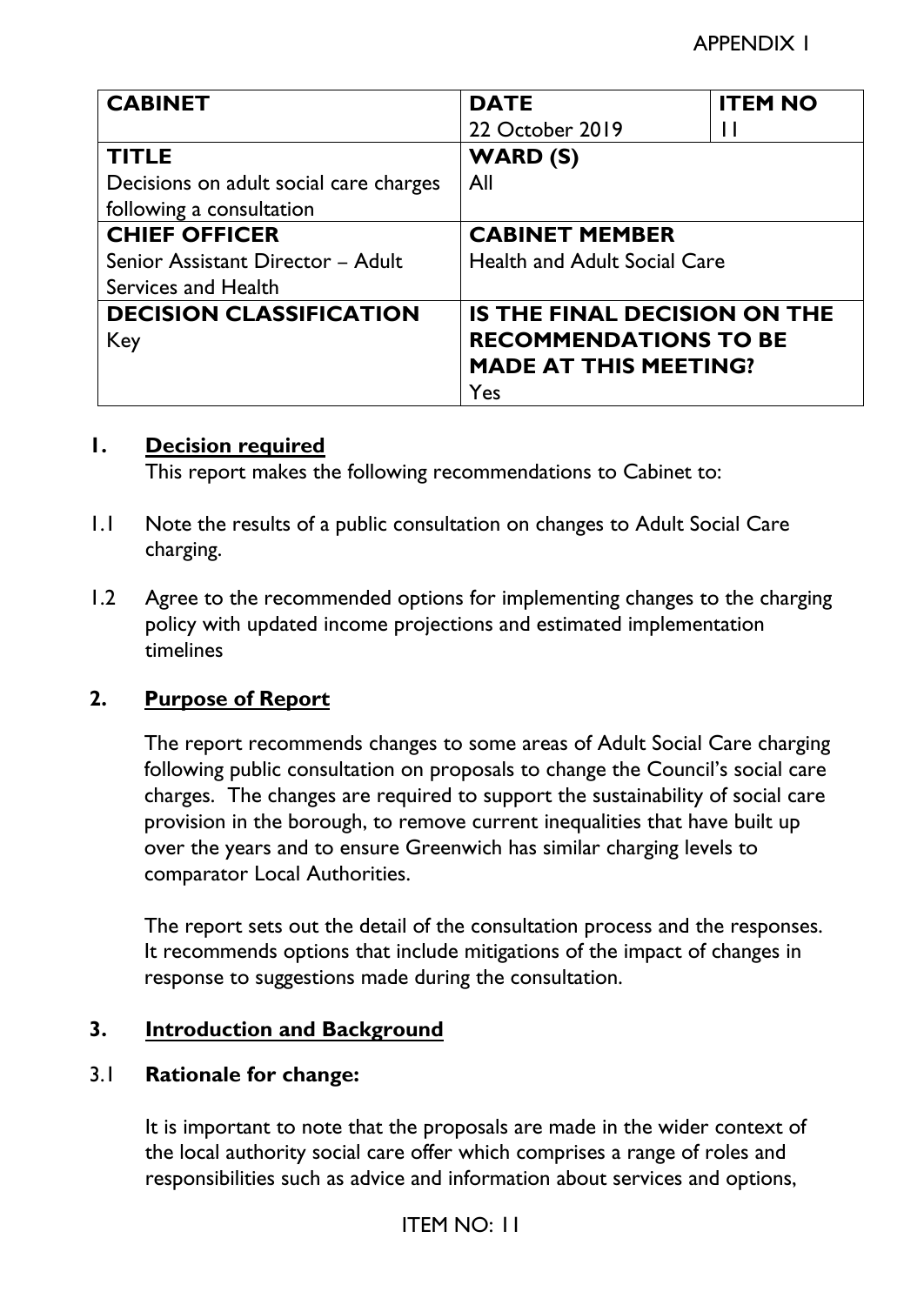social care assessments, support with prevention and wellbeing and help with planning care for residents and carers. These are available to people who may need social care and their informal carers and none of these services are chargeable.

 Advances in medical care mean that people are living longer and people with disabilities and complex care needs are able to be supported at home for longer. There are continuing and worsening financial pressures on Adult Social Care nationally as well as locally. The council hasn't reviewed its charging for Adult Social Care in recent years and therefore the impact of for example inflation and London Living Wage has not been taken into account to date in setting the charge.

The Care Act (2014) allows Councils to charge people, following a financial assessment, for the on-going social care services they receive such as homecare.

Currently, Greenwich Council charges less than the Care Act permits for some social care services, and disregards some benefits or savings when calculating the charge. In Autumn 2018, HAS officers undertook a benchmarking exercise with other London boroughs and found that in some cases, Royal Greenwich charges less than most for its services.

If accepted and implemented, the recommendations in this report would lead to a significant increase in chargeable income received by the borough to help ensure that future needs for social care can be met.

- 3.2 **Purpose of the formal public consultation:** Following Cabinet agreement, a consultation was launched on 29th April 2019 on adult social care charges with the following purpose:
	- To close inequalities in our current charging approach for users of different service types
	- To position Greenwich alongside other comparable London local Authorities in respect of the levels and types of charges that are levied.
- 3.3 **Conduct of the consultation:** A consultation pack with explanations of each proposal and a questionnaire (see background papers) was sent to 5,332 people receiving any type of Care & Support arranged or funded by the Council at home or in the community, including those in receipt of Telecare, and living in Sheltered or Supported Living Accommodation, We also included those receiving long term residential care age under 65 (the consultation does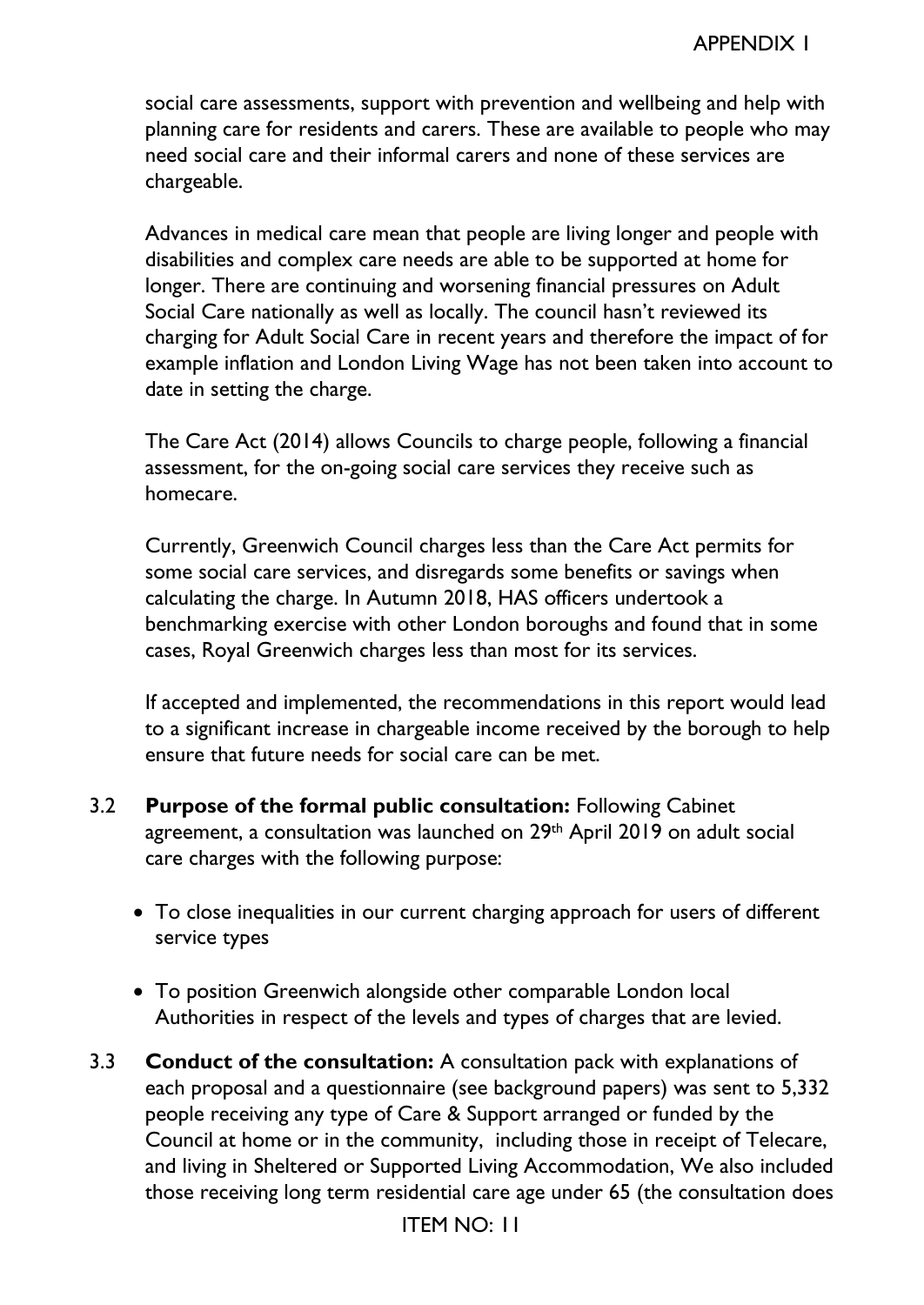not affect residential care but younger adults' situations are more likely to change).

Four public meetings were held across the borough, with attendance from the Lead Member for Health & Adult Services and officers. Although turnout was not high, those who attended gave useful feedback and comments. The Lead Member and officers also attended the Pensioners Forum, a meeting arranged specifically for people with learning disabilities and their family members and met with other groups on request. People were able to respond to the consultation survey by post, or online. The consultation closed on 26<sup>th</sup> July.

## **4**. **Response to the Consultation**

4.1 The Council would like to thank all of those who responded for their input to the consultation and in particular to acknowledge those who were able to attend events and meetings with the lead member and officers. A lot of energy and ideas were shared and we have taken these into account in considering how some of the proposals will be implemented.

**Numbers responding:** A total of 1,076 survey responses were received, comprising 404 online and 672 paper questionnaires. The paper survey response rate is 12.5% of the total mailed out to service users.

The rate of online responses averaged 14 submissions a week for 12 out of the 13 weeks the consultation was open. However, this changed during the week of  $1^{st}$  to  $7^{th}$  July, when a total of 267 consultation responses were submitted online; of which 189 were submitted in one day. The online submissions during this week substantially altered the proportion of responses that strongly disagreed with the proposals. This pattern of response is anomalous, and members are asked to be aware that views in the 267 online responses submitted during this week are included in the information about responses in the rest of this report.

## **Proposals recommended not to be progressed following consultation.**

4.2 There are two proposals that officers are recommending not taking forward in light of the comments at the engagement events. One of these is proposal 5 to charge the full cost of the meals in the community meals service, which is currently subsidised. While most people did not agree with the proposal to increase the charge, many told us that they did not consider the service to be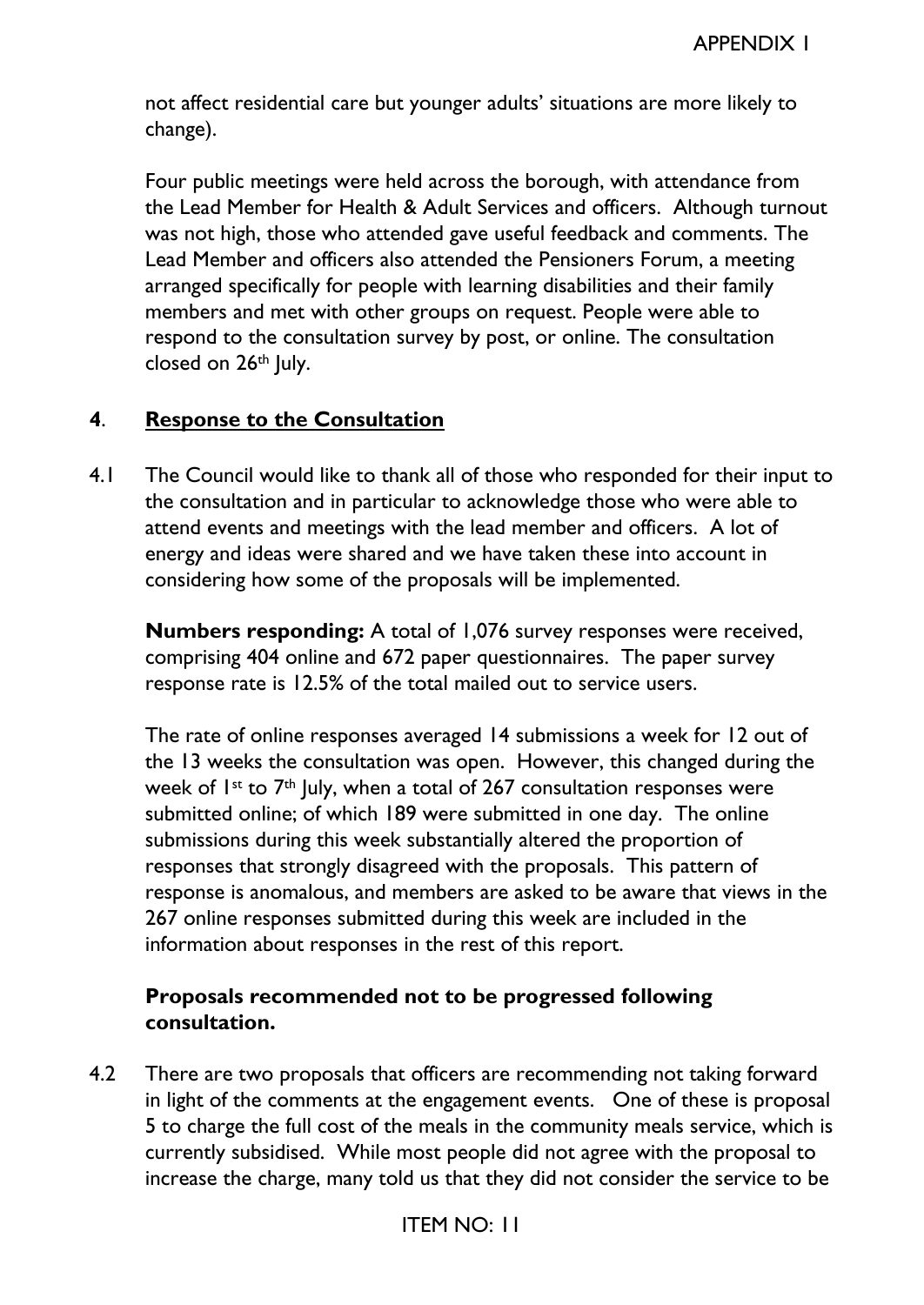good value compared to alternatives that are available. Officers have explored the alternatives and agreed with respondents that greater choice and value for money can be obtained easily from the market. Therefore the proposal has been changed to end the current community meals contract and support the 38 remaining users to find another provider to deliver their meals.

4.3 The other proposal that officers recommend not to be taken forward at this time, is to charge all sheltered housing tenants for the weekly scheme manager charge (part of proposal 6). During the consultation we found that the charge had not been reviewed for some years despite changes being made to the scheme manager role. Further work will be undertaken to provide more transparency about the scheme manager role and this may change the nature of a future recommendation to members.

#### **Proposals to be progressed with mitigation following consultation**

4.4 There are three further proposals that are recommended to be implemented with mitigation, to help manage the impact on those affected. These are Proposal 4: To include 50% of DLA, PIP and higher rate attendance allowance; Proposal 7: to apply the same tariff on savings for all people using social care and Proposal 9: to reduce the Disability Related Expenditure flat rate. The mitigation options in each case are presented with the relevant proposal in Section 5 of the report.

The mitigations and withdrawn items are summarised in the table below

| Proposal                                                                                      | Change or mitigation                                                                                                                                                                                                                                                                                                             |
|-----------------------------------------------------------------------------------------------|----------------------------------------------------------------------------------------------------------------------------------------------------------------------------------------------------------------------------------------------------------------------------------------------------------------------------------|
| To remove the<br>subsidy for community<br>meals                                               | Officers have explored the alternatives and agreed with<br>respondents that greater choice and value for money can<br>be obtained easily from the market. The proposal has<br>been changed to end the current community meals<br>contract and support the 38 remaining users to find<br>another provider to deliver their meals. |
| To charge for the<br>social care provided<br>by the scheme<br>manager in sheltered<br>housing | Officers learned that the charge was not transparent and<br>had not been reviewed despite changes made to the<br>Scheme Manager role. This proposal has been<br>withdrawn                                                                                                                                                        |

## 4.5 **Table 1 – charging proposals withdrawn and mitigated**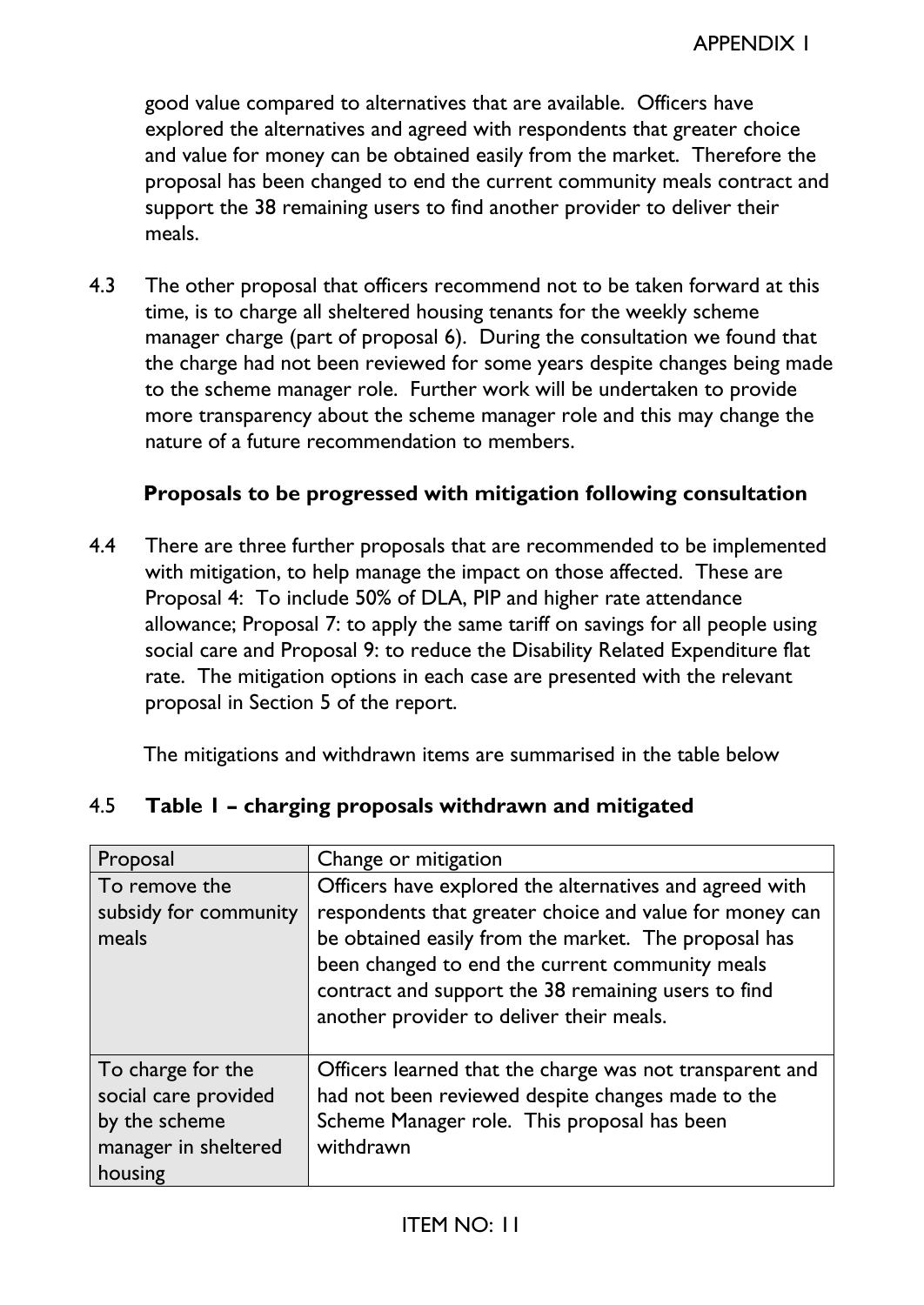| To include 50% of the<br>higher amount of | Mitigation of this proposal for adults under 65 years of<br>age, who have a lower minimum income guarantee |
|-------------------------------------------|------------------------------------------------------------------------------------------------------------|
|                                           |                                                                                                            |
| DLA, PIP or AA as                         | (MIG). The mitigation by RBG would increase the MIG                                                        |
| income when                               | of these adults by £7.24 per week, meaning that only 25%                                                   |
| financially assessing                     | of the higher benefits is considered as income.                                                            |
| To apply the same                         | In mitigation the Council will delay or taper the increase                                                 |
| weekly tariff on                          | in charges for 6 months following implementation, using                                                    |
| savings for all                           | the time to assist individuals to plan and to claim any                                                    |
|                                           | benefits to which they may be entitled.                                                                    |
| To reduce the weekly                      | In mitigation, the Council will base any charges on                                                        |
| flat rate exemption for                   | declared Disability Related Expenditure (DRE) for three                                                    |
| DRE from £15.30 to                        | months, providing people with more time to gather                                                          |
| £10.00                                    | information such as receipts and bills.                                                                    |
| Relevant to all                           | A joint project between Health and Adults Services and                                                     |
| proposals                                 | the Council's welfare rights team to ensure that all                                                       |
|                                           | people have support to apply for their full welfare                                                        |
|                                           | benefits entitlement                                                                                       |
|                                           |                                                                                                            |

## **Additional Mitigations**

- 4.6 People asked the Council to consider the cumulative impact of welfare changes on people with disabilities before deciding to implement the proposals. Officers from Health and Adults Services have worked with the Welfare Rights team to include information on the cumulative impact in the Equalities Impact Assessment (EQIA) (Appendix A). This has led to the development of a joint project to share information between Welfare Rights and HAS that will identify people in receipt of social care who may require support to apply for their full welfare benefits entitlement.
- 4.7 The implementation of the charging will be monitored and reported to scrutiny and will inform the development of a hardship policy to safeguard residents if required. The hardship policy will allow for the discretion to provide a level of financial assistance where it is apparent that a resident is experiencing exceptional financial hardship.
- 4.8 **Comments and queries:** The responses to the survey questions show how people responded to each proposal. This quantitative information was supplemented by a large number of comments which were made on the survey and at public meetings where they were responded to, there were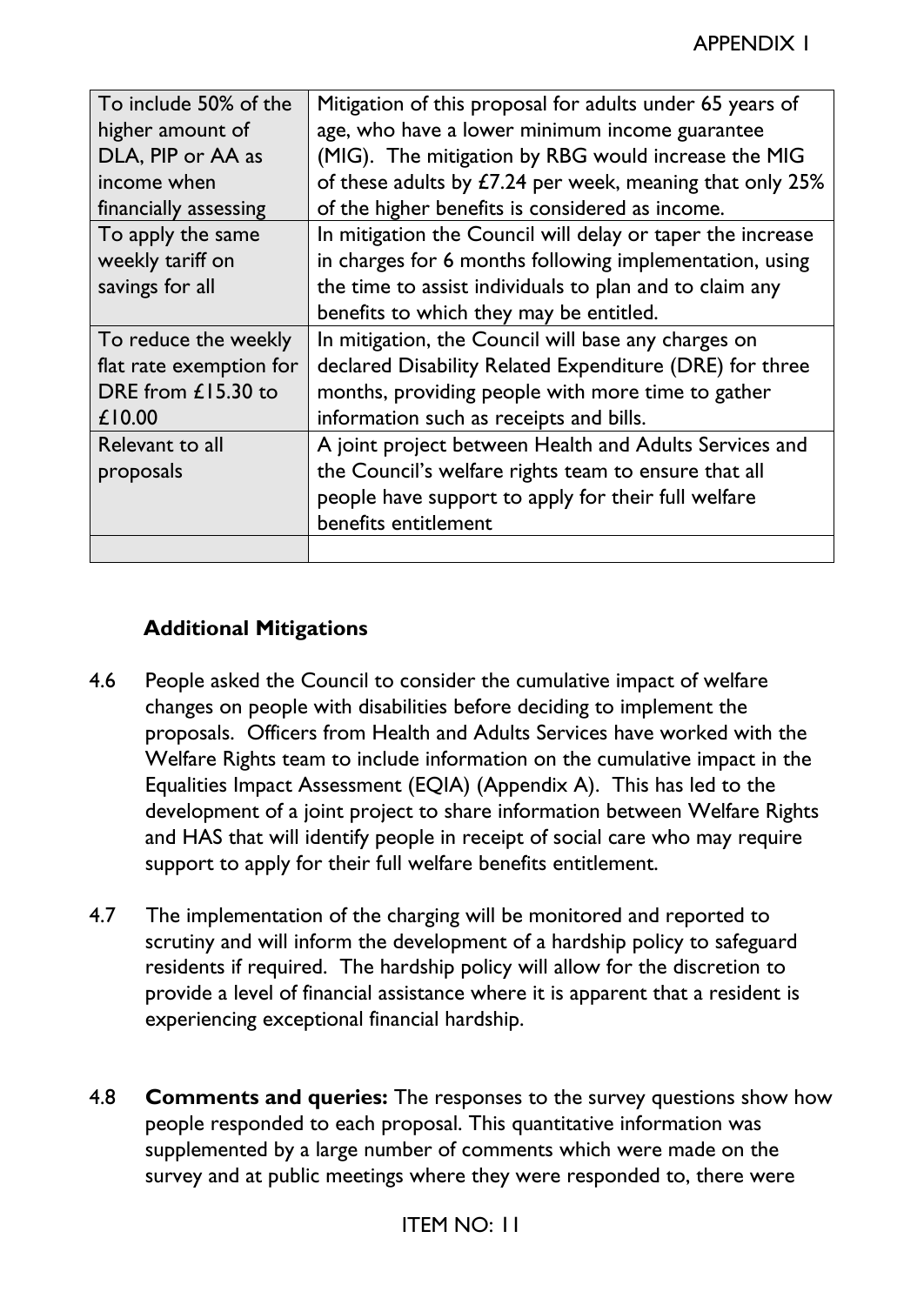also a small number of detailed letters. As many comments shared similar themes, these have been summarised and will form a Frequently Asked Questions (FAQ) that will be available during implementation.

## 4.9 **Overall - combined responses to all proposals:**

When responses to all questions were combined, there were 10,107 responses. The overall split was as follows:

| <b>Response type</b>  | <b>Number</b> | <b>Percentage share</b> |
|-----------------------|---------------|-------------------------|
| <b>Agree/ Neutral</b> | 3,683         | 36.44%                  |
| <b>Disagree</b>       | 5,242         | 51.87%                  |
| <b>Unsure</b>         | I.I82         | 11.69%                  |

"Strongly disagree" responses (31.5%) significantly outweighed "strongly agree" responses (7%). However, this overall picture disguises variation between the different questions.

## **5. The proposals and options for implementation**

#### **5.1 Homecare**

| <b>Proposal I</b> | To increase the hourly rate charged for homecare services to      |            |                                                                  |  |
|-------------------|-------------------------------------------------------------------|------------|------------------------------------------------------------------|--|
|                   | reflect the actual lowest cost to the Council of agency care. For |            |                                                                  |  |
|                   | commissioned homecare this is now £17.50 per hour.                |            |                                                                  |  |
| <b>Background</b> | LAs can charge based on the actual costs of care-applied          |            |                                                                  |  |
|                   | according to assessed ability to pay. We currently impose a       |            |                                                                  |  |
|                   |                                                                   |            | subsidised chargeable rate for homecare of £13.35 per hour which |  |
|                   | is much lower than the hourly rate charged by providers. The      |            |                                                                  |  |
|                   | consultation was based on the lowest cost being $£15$ (which it   |            |                                                                  |  |
|                   | was at the time), however the commissioned agency rate is now     |            |                                                                  |  |
|                   | £17.50.                                                           |            |                                                                  |  |
|                   | Some care packages were picked up by smaller providers who        |            |                                                                  |  |
|                   | don't pay London Living Wage and cost less money. While these     |            |                                                                  |  |
|                   | packages exist the chargeable rate would only be £14.10 per hour. |            |                                                                  |  |
|                   | Future commissioning intention is to always use agencies that pay |            |                                                                  |  |
|                   | London Living Wage.                                               |            |                                                                  |  |
| <b>Response</b>   | Most respondents opposed this proposal                            |            |                                                                  |  |
|                   | 37% positive/ neutral                                             | 10% unsure | 53% opposed                                                      |  |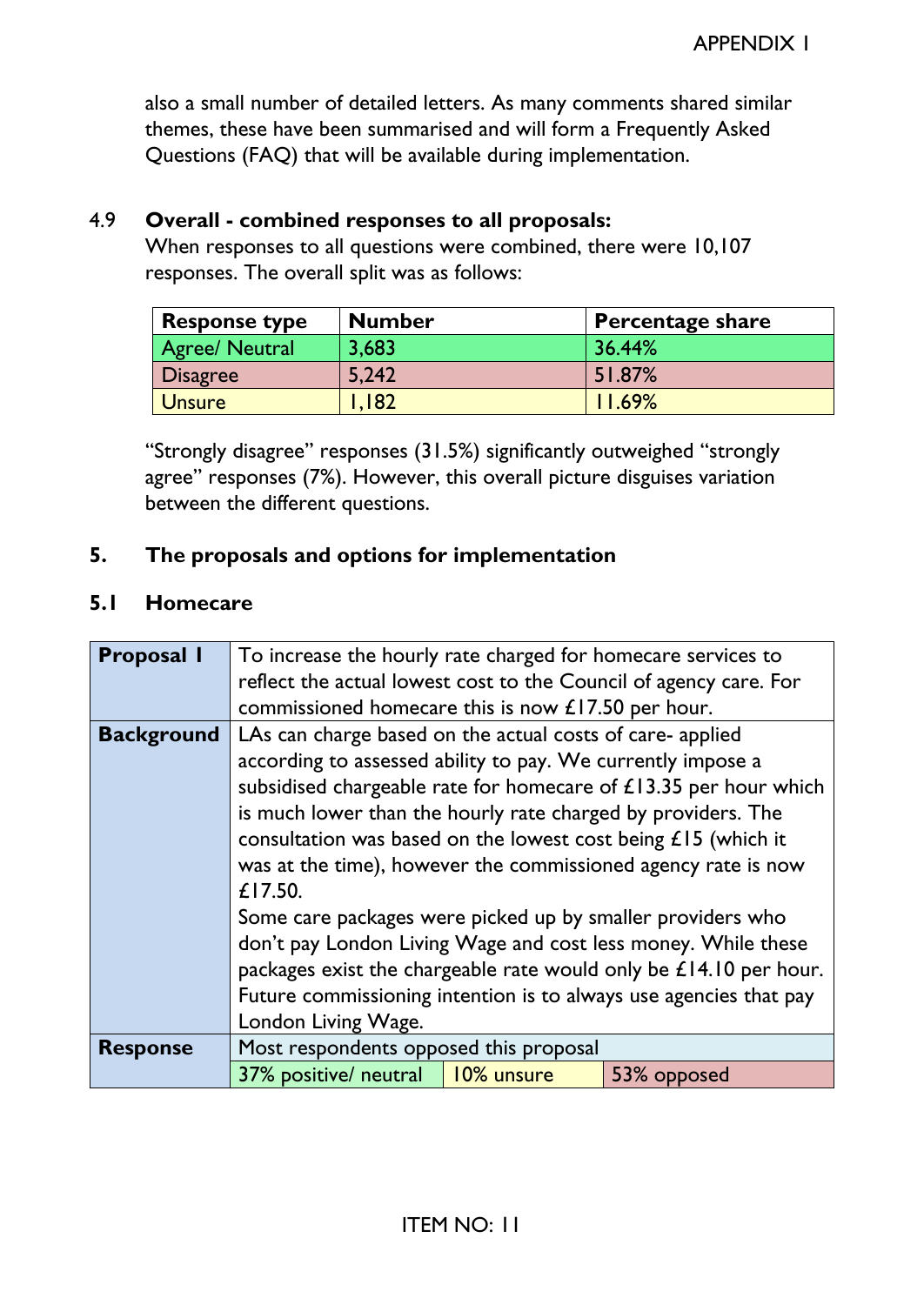

| Q1 - Do you agree with the proposal to increase the hourly rate we charge for homecare |
|----------------------------------------------------------------------------------------|
| services to reflect the actual cost to the Council of the cheapest agency care?        |

| <b>Proposal I: Implementation Options</b> |               |                                                     |  |
|-------------------------------------------|---------------|-----------------------------------------------------|--|
| Option                                    | Projected     | Comment                                             |  |
|                                           | income (first |                                                     |  |
|                                           | full year)    |                                                     |  |
| Implement                                 | £395k         | Although there was a lot of opposition to this      |  |
|                                           |               | proposal, many of the comments suggested people     |  |
| Do not                                    | £0            | thought our intention was to use the cheapest       |  |
| implement                                 |               | agency. In fact our intention is to use the highest |  |
|                                           |               | quality agencies paying staff the London Living     |  |
|                                           |               | Wage.                                               |  |
|                                           |               | Continuing to charge the old rate of £13.35 per     |  |
|                                           |               | hour means a sizeable subsidy on home care.         |  |

# 5.2 **Self-funder arrangement and administration fee.**

| <b>Proposal 2</b> | To impose an annual fee for those who can pay the full cost of<br>their care services, covering the administrative cost of arranging<br>care                                                                                                                                                                                                                                                                                      |
|-------------------|-----------------------------------------------------------------------------------------------------------------------------------------------------------------------------------------------------------------------------------------------------------------------------------------------------------------------------------------------------------------------------------------------------------------------------------|
| <b>Background</b> | Full cost payers are self-funders who ask RBG to arrange non-<br>residential care and support services on their behalf. Under the<br>Care Act, Local Authorities can charge a fee recovering their<br>actual costs for commissioning, monitoring and administering an<br>average care package.<br>Based on current staffing costs we estimate that self-funding<br>clients asking the Council to arrange their care, would pay an |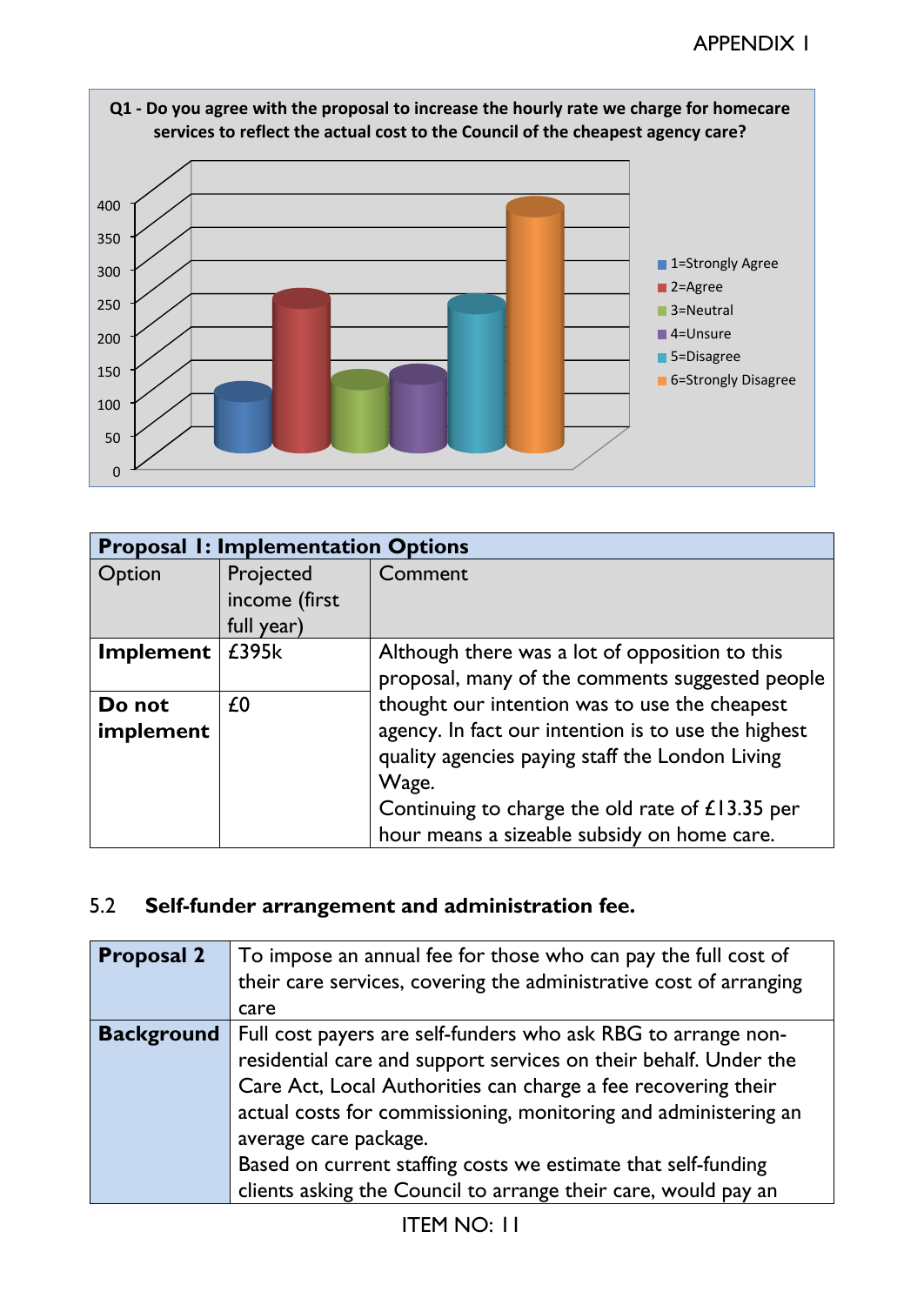

#### **Q2 - Do you agree with the proposal to impose an administrative fee covering the cost of arranging care for those who can afford to pay the full cost of their care services?**



|           | <b>Proposal 2 Implementation Options</b> |                                                     |  |
|-----------|------------------------------------------|-----------------------------------------------------|--|
| Option    | Projected                                | Comment                                             |  |
|           | income (first                            |                                                     |  |
|           | full year)                               |                                                     |  |
| Implement | £71k                                     | The proposed charge covers the cost of arranging    |  |
| Do not    | £0                                       | care, however implementing this proposal would      |  |
| implement |                                          | bring adult social care in line with other Council  |  |
|           |                                          | services where administration costs are recovered   |  |
|           |                                          | through charges. Most London Boroughs have a        |  |
|           |                                          | charge to arrange and administer services for self- |  |
|           |                                          | funders. This fee would cover commissioning,        |  |
|           |                                          | administration, quality monitoring and billing.     |  |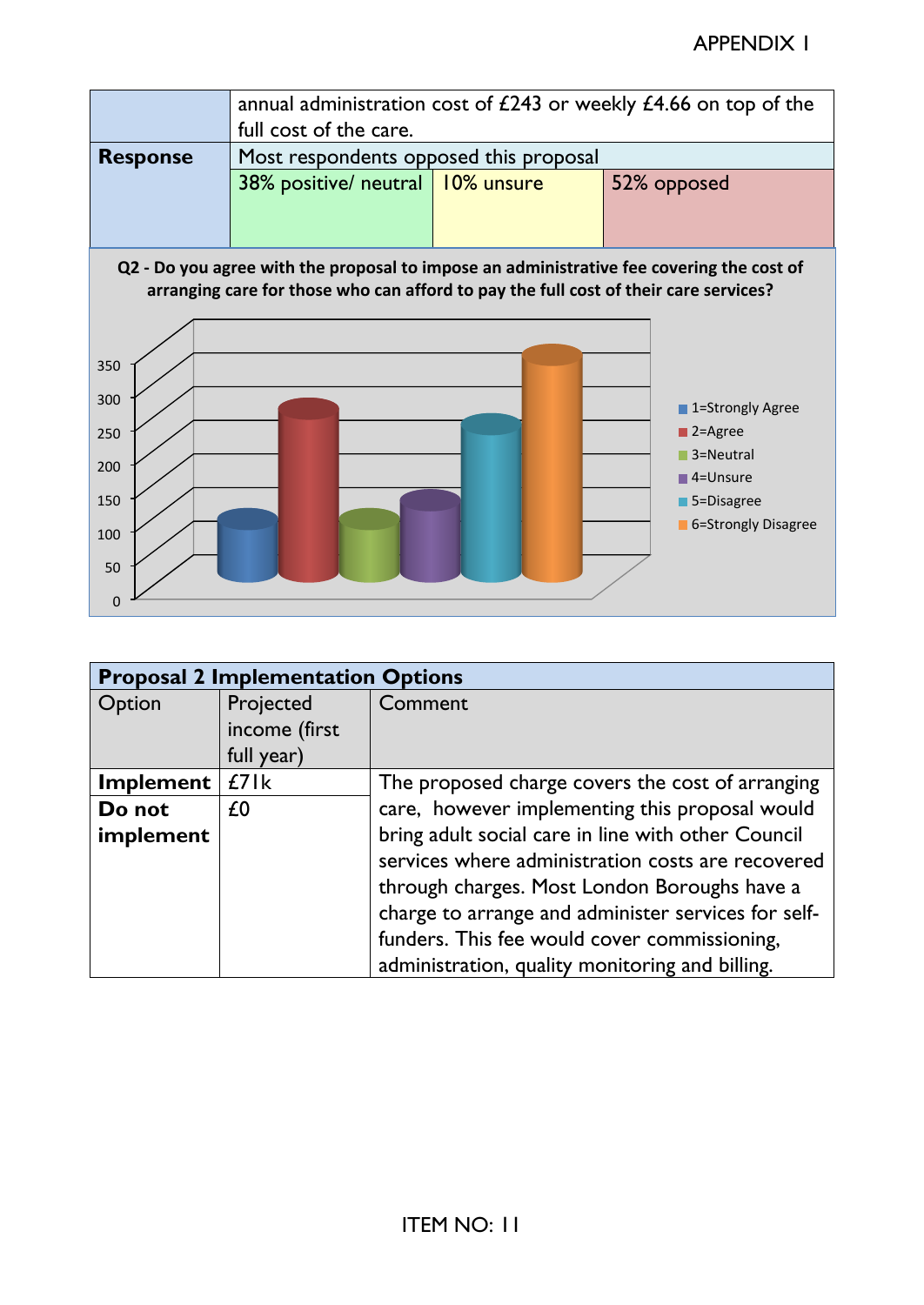# 5.3 **Charging for Client Support**

| <b>Proposal 3</b> | To charge for client support services if the individual is assessed |  |             |  |
|-------------------|---------------------------------------------------------------------|--|-------------|--|
|                   | as being able to afford to pay                                      |  |             |  |
| <b>Background</b> | The Council does not currently charge for some client support       |  |             |  |
|                   | provided in respect of eligible needs in the community -usually     |  |             |  |
|                   | additional support to attend daytime activities. However if the     |  |             |  |
|                   | person receives Direct Payments, this support is chargeable.        |  |             |  |
| <b>Response</b>   | Slightly more respondents opposed this proposal                     |  |             |  |
|                   | 43% positive/ neutral   12% unsure                                  |  | 45% opposed |  |



| <b>Proposal 3: Implementation Options</b> |                 |                                                   |  |
|-------------------------------------------|-----------------|---------------------------------------------------|--|
| Option                                    | Projected       | Comment                                           |  |
|                                           | income (first   |                                                   |  |
|                                           | full year)      |                                                   |  |
| Implement                                 | £55k            | People getting a Direct Payment or Homecare       |  |
| Do not                                    | £0 <sub>k</sub> | service pay charges based on the cost of service  |  |
| implement                                 |                 | and their ability to afford the charge and this   |  |
|                                           |                 | proposal is about improving equity between        |  |
|                                           |                 | different service types, The previous projected   |  |
|                                           |                 | yield was £90k, however the number of people      |  |
|                                           |                 | receiving this specific type of care has recently |  |
|                                           |                 | reduced.                                          |  |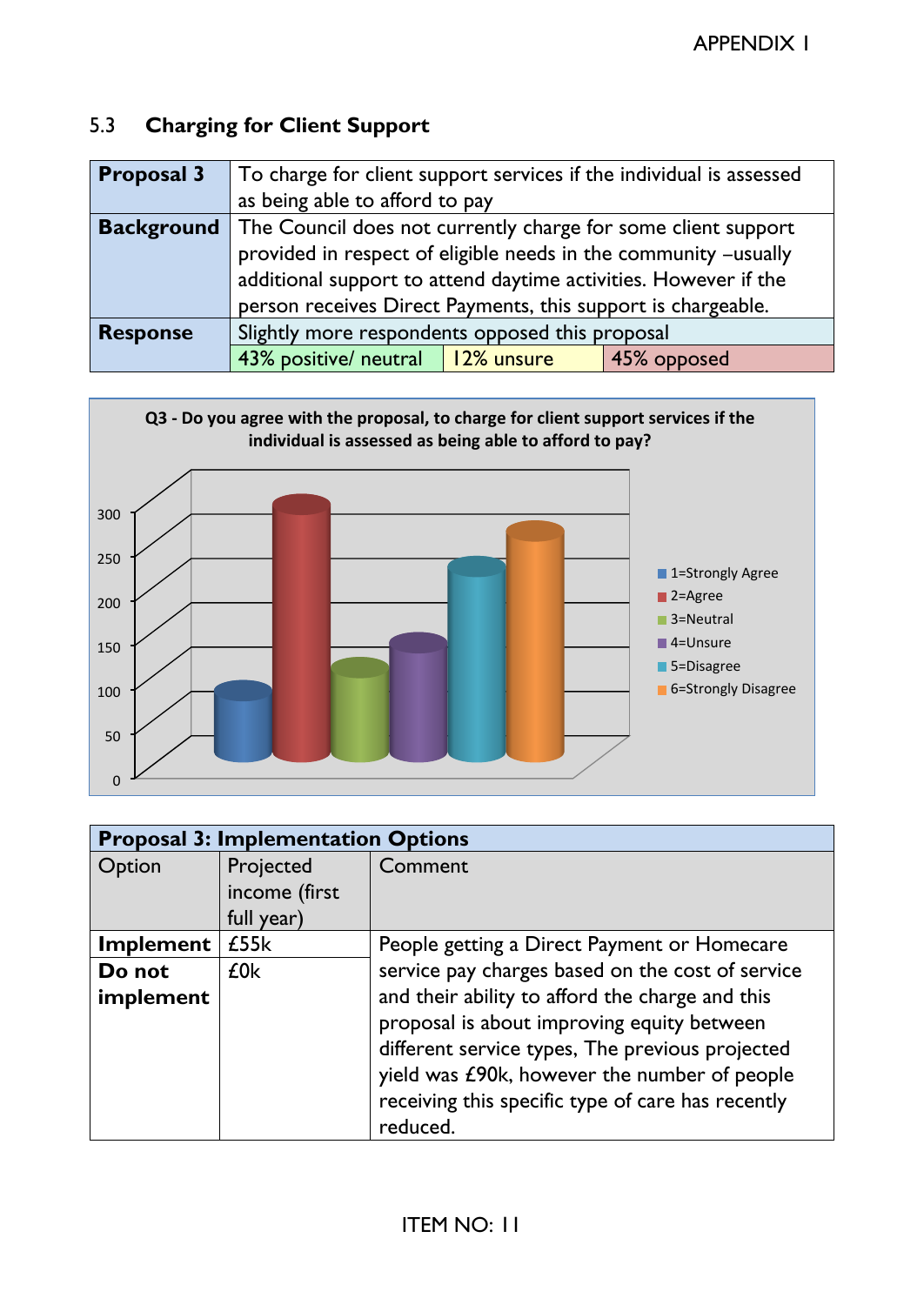## 5.4 **DLA/PIP /AA Higher rate**

| <b>Proposal 4</b> | To include all but 50% of the higher or enhanced amount of        |  |                                                                     |  |
|-------------------|-------------------------------------------------------------------|--|---------------------------------------------------------------------|--|
|                   | Disability Living Allowance, Personal Independence Payment or     |  |                                                                     |  |
|                   | Attendance Allowance as income when calculating charges           |  |                                                                     |  |
| <b>Background</b> | Currently the higher element of these benefits $(£28.95)$ is      |  |                                                                     |  |
|                   |                                                                   |  | disregarded when people are financially assessed for ability to pay |  |
|                   | charges. Reducing this disregard, which the Council is able to do |  |                                                                     |  |
|                   | under the Care Act would affect over 300 people and is likely to  |  |                                                                     |  |
|                   | increase maximum charges for many, Please note under charging     |  |                                                                     |  |
|                   | regulations the mobility component of DLA and PIP must            |  |                                                                     |  |
|                   | continue to be disregarded                                        |  |                                                                     |  |
| <b>Response</b>   | A large majority of responses were against this proposal          |  |                                                                     |  |
|                   | 24% positive/ neutral   11% unsure                                |  | 65% opposed                                                         |  |

**Q4 - Do you agree with the proposal to include all but 50% of the higher or enhanced amount of Disability Living Allowance, Personal Independence Payment or Attendance Allowance as income when calculating charges?**



|                                 | <b>Proposal 4: Implementation Options</b> |                                                                                                                                                                   |  |
|---------------------------------|-------------------------------------------|-------------------------------------------------------------------------------------------------------------------------------------------------------------------|--|
| Option                          | Projected<br>income (first<br>full year)  | Comment                                                                                                                                                           |  |
| Implement                       | £230k                                     | In light of the level of opposition to this proposal,<br>an option has been included to mitigate the impact<br>on adults of working age, the group most effected. |  |
| Implement<br>with<br>mitigation | $£$ 180 $k$                               | The proposal means a maximum of $£14.48$ extra<br>per week to be paid by individuals receiving the<br>higher rate benefit.                                        |  |
| Do not                          | £0k                                       | The government regulations give a Minimum                                                                                                                         |  |
| <b>ITEM NO: 11</b>              |                                           |                                                                                                                                                                   |  |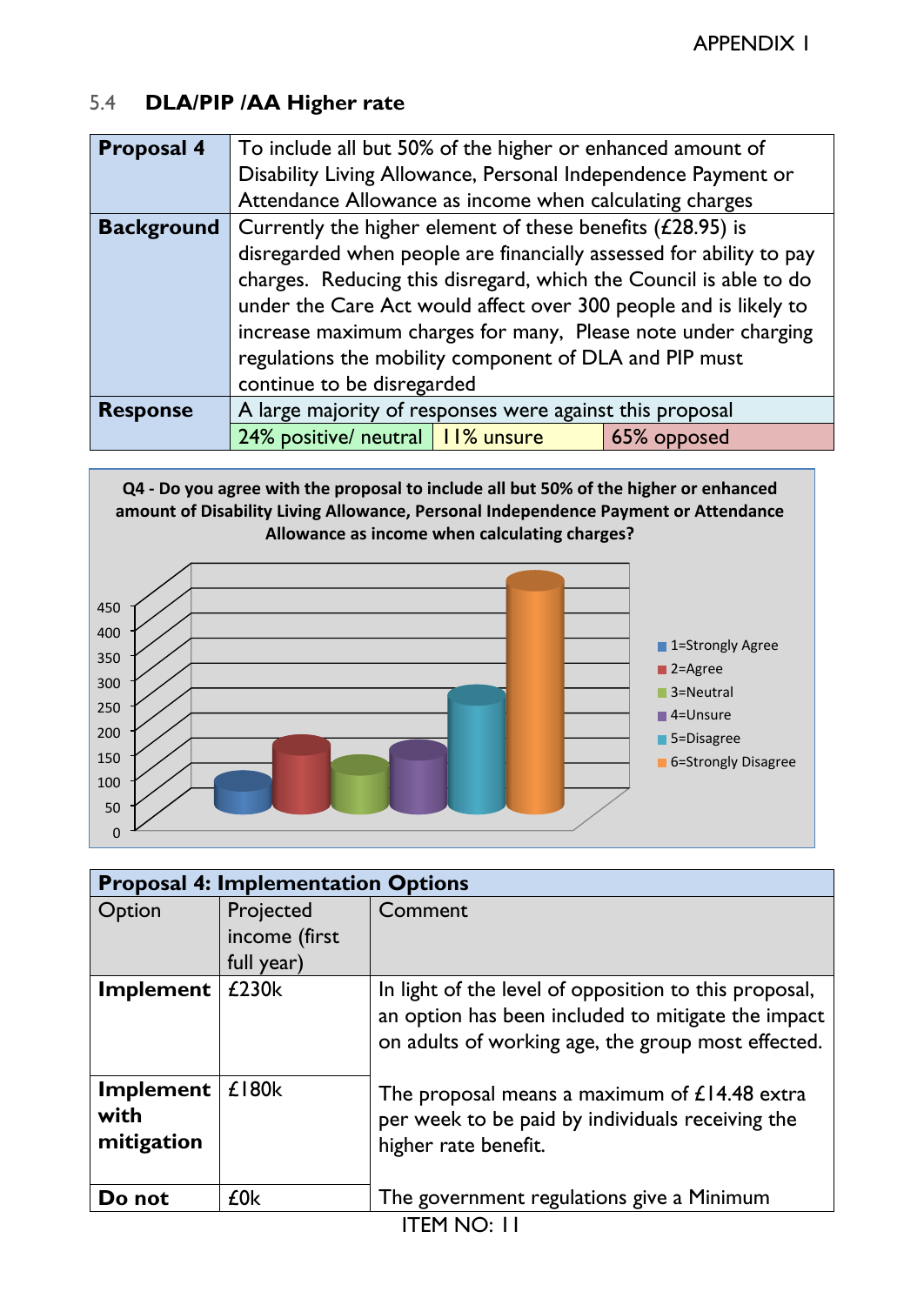| implement | Income Guarantee (MIG) on which no charge can<br>be made. A single person over 65 getting the<br>higher/enhanced rate has a MIG of £189 per |
|-----------|---------------------------------------------------------------------------------------------------------------------------------------------|
|           | week, whereas a single person under 65 has a                                                                                                |
|           | MIG of £151.40 per week.                                                                                                                    |
|           | The mitigation proposal would increase the MIG                                                                                              |
|           | of those younger adults by £7.24 per week,                                                                                                  |
|           | meaning only 25% of the higher rate benefit is                                                                                              |
|           | taken as income for those most affected. This                                                                                               |
|           | mitigation is projected to reduce the Council's                                                                                             |
|           | additional income by £49k per year.                                                                                                         |

#### 5.5 **Community Meals**

| <b>Proposal 5</b> | To remove the subsidy for community meals and charge the          |  |  |
|-------------------|-------------------------------------------------------------------|--|--|
|                   | actual cost of the cheapest meals and a weekly delivery fee. This |  |  |
|                   | would increase the charge from £3.60 to £4.30 per meal            |  |  |
| <b>Background</b> | Community Meals service provides a weekly delivery of frozen      |  |  |
|                   | meals for individuals who cannot cook for themselves. There are a |  |  |
|                   | number of well-established and good value alternative options     |  |  |
|                   | available locally. A number of people who attended consultation   |  |  |
|                   | events commented that the Community Meals service does not        |  |  |
|                   | provide good value for money.                                     |  |  |
| <b>Response</b>   | Most people opposed this proposal and a number of people          |  |  |
|                   | commented that the service is not good value for money            |  |  |
|                   | 28% positive/ neutral  <br>II% unsure<br>61% opposed              |  |  |

**Q5 - Do you agree with the proposal to remove the subsidy for community meals and charge the actual cost of the cheapest meals and a weekly delivery fee?**

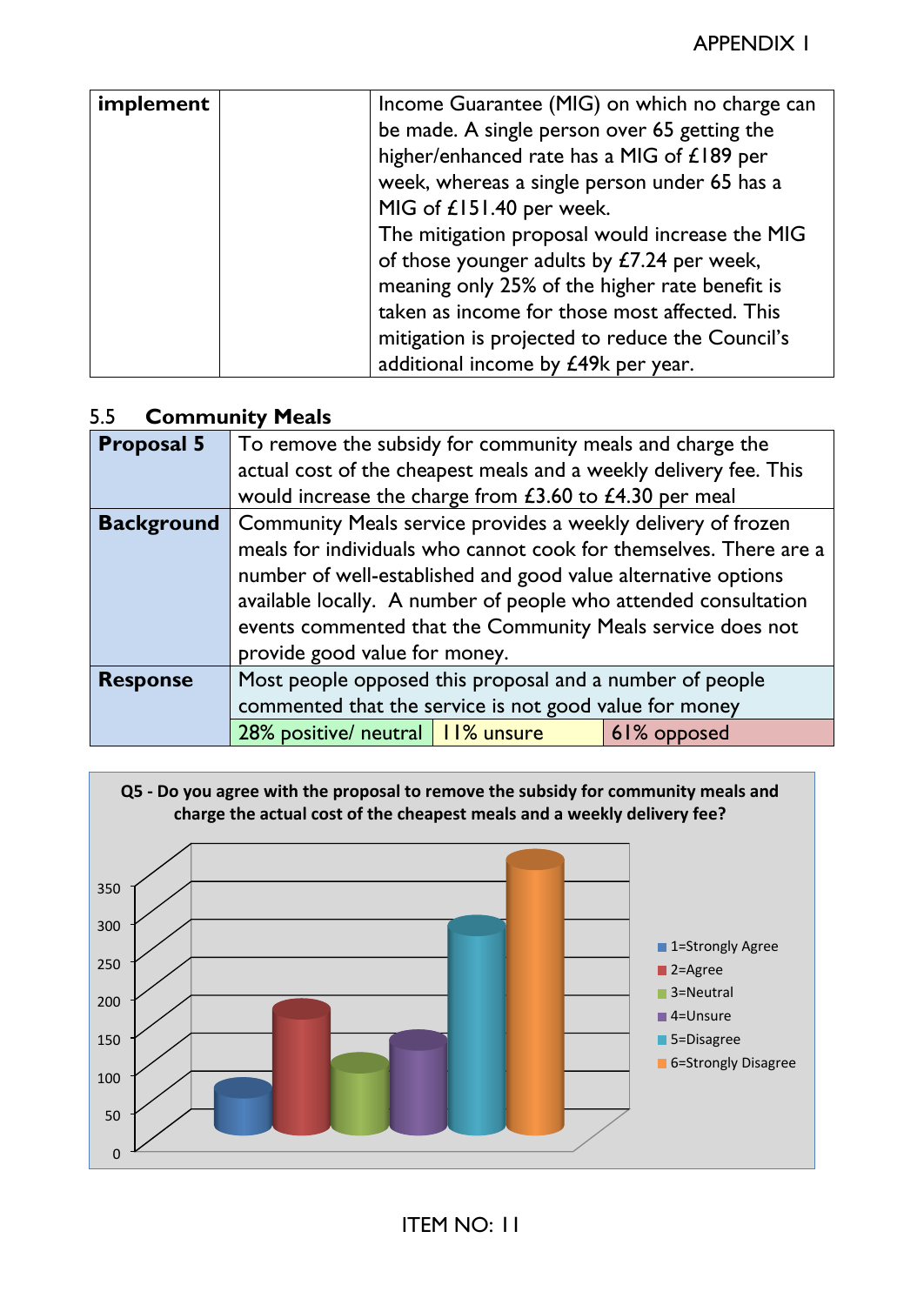|                                             | <b>Proposal 5: Implementation Options</b> |                                                                                                                                                                                                                                                                                                                                                                                                     |  |
|---------------------------------------------|-------------------------------------------|-----------------------------------------------------------------------------------------------------------------------------------------------------------------------------------------------------------------------------------------------------------------------------------------------------------------------------------------------------------------------------------------------------|--|
| Option                                      | Projected<br>income (first<br>full year)  | Comment                                                                                                                                                                                                                                                                                                                                                                                             |  |
| <b>Implement</b>                            | £22k                                      | This income will decrease as fewer people are<br>taking up the service                                                                                                                                                                                                                                                                                                                              |  |
| <b>End</b><br>community<br>meals<br>service | £0                                        | The number using the GSP Community Meals<br>service is currently 38, and continues to reduce.<br>We would support remaining users to access the<br>many alternatives available. This proposal would<br>bring the contract with GSP to an end on 31<br>December. The annual saving would be £75,000<br>There would be no additional redundancy or<br>storage costs to HAS working to this timetable. |  |
| Do not<br>implement                         | £0                                        | The gap between the cost and the amount<br>charged will continue to widen.                                                                                                                                                                                                                                                                                                                          |  |

5.6 **Care & Support in Sheltered and Supported Living Accommodation** The consultation included a single proposal for both sheltered and supported accommodation, however implementation options for both are considered separately in the sections below.

| <b>Proposal 6</b> | To financially assess everyone in Sheltered & Supported Living    |  |  |  |  |
|-------------------|-------------------------------------------------------------------|--|--|--|--|
|                   | Accommodation and charge those who can afford to pay              |  |  |  |  |
| <b>Background</b> | Sheltered Housing tenants pay a weekly Scheme Manager charge.     |  |  |  |  |
|                   | Part of this charge is for care and support; however people are   |  |  |  |  |
|                   | exempt from this if they receive Housing Benefit. The proposed    |  |  |  |  |
|                   | change is to address an inequity between those claiming Housing   |  |  |  |  |
|                   | Benefit and those not able to. Under the Care Act all charges are |  |  |  |  |
|                   | based on assessment of the person's financial circumstances as a  |  |  |  |  |
|                   | whole, not on receipt of specific benefits.                       |  |  |  |  |
|                   |                                                                   |  |  |  |  |
|                   | Currently Supported Living tenants only pay charges on care       |  |  |  |  |
|                   | provided separately from their housing. Under the Care Act all    |  |  |  |  |
|                   | care and support services are chargeable subject to assessment of |  |  |  |  |
|                   | ability to pay. This proposal would mean Supported Living tenants |  |  |  |  |
|                   | being charged for their share of support hours provided at home   |  |  |  |  |
|                   | on top of any care and support received outside their home-       |  |  |  |  |
|                   | subject to their financial assessment.                            |  |  |  |  |
| <b>Response</b>   | More respondents were in favour or neutral about this proposal    |  |  |  |  |
|                   | 44% positive/ neutral<br>13% unsure<br>43% opposed                |  |  |  |  |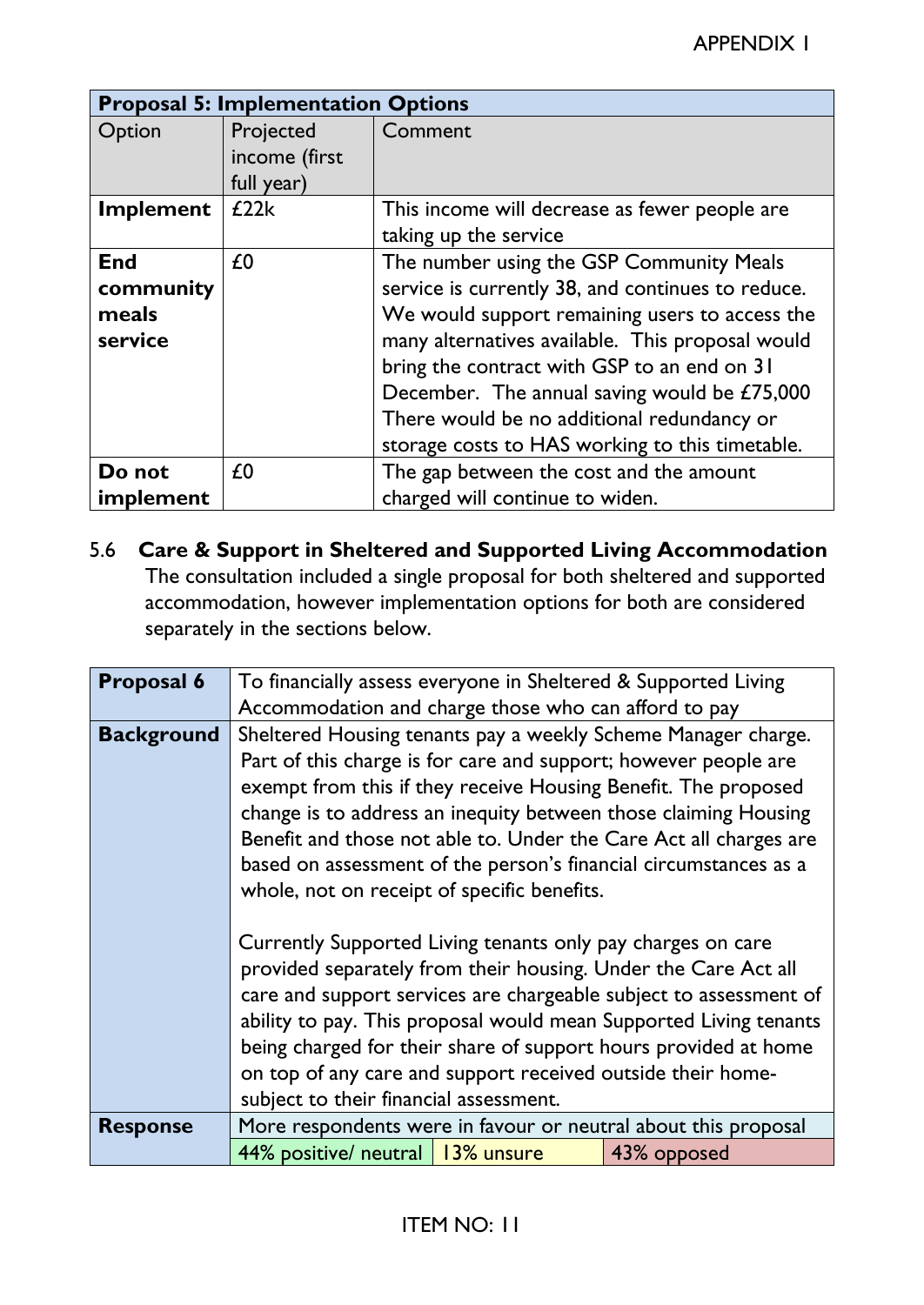

## 5.6.1 **Sheltered Housing proposed way forward:**

A wider review is underway between Health and Adults Services and Housing directorates on the funding and support for sheltered accommodation, including the chargeable element. A decision with regard to this proposal will not be put to members before this review is complete.

## 5.6.2 **Supported Living**

| <b>Proposal 6 Implementation Options</b> |                                          |                                                                                                                                                                                                                                                                                                                                                                                            |
|------------------------------------------|------------------------------------------|--------------------------------------------------------------------------------------------------------------------------------------------------------------------------------------------------------------------------------------------------------------------------------------------------------------------------------------------------------------------------------------------|
| Option                                   | Projected<br>income (first<br>full year) | Comment                                                                                                                                                                                                                                                                                                                                                                                    |
| Implement                                | £143k                                    | This projection is based on simply charging<br>Supported Living residents for 2 hours of care and<br>support per week from their Supported Living<br>provider (if they are assessed as being able to<br>afford this). Once we have more information on<br>care and support delivered we may amend<br>charges if people are receiving more care, again<br>basing this on ability to afford. |
| Do not<br>implement                      | £0                                       | Not to implement would continue an inequity<br>where people have to pay for some types of care<br>and not others.                                                                                                                                                                                                                                                                          |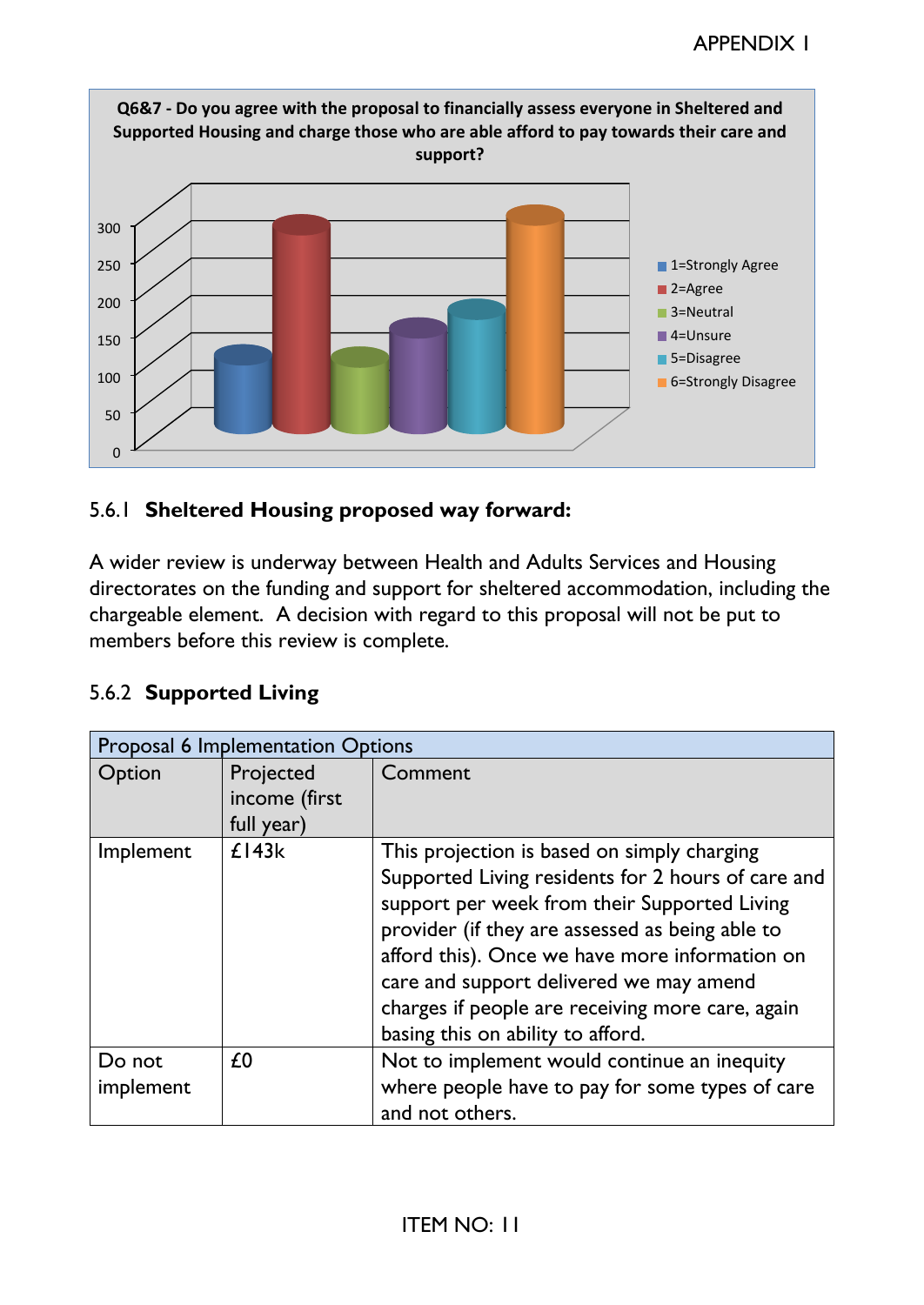## 5.7 **Income Tariffs on savings.**

| <b>Proposal 7</b> | To apply the same weekly tariff on savings for all $(L)$ per $L250$<br>between £14,250 and £23,250) and full cost over £23,250 |  |                                                                                                                                                                                                                                                                                                                                                                                                                                                                                                                                |  |
|-------------------|--------------------------------------------------------------------------------------------------------------------------------|--|--------------------------------------------------------------------------------------------------------------------------------------------------------------------------------------------------------------------------------------------------------------------------------------------------------------------------------------------------------------------------------------------------------------------------------------------------------------------------------------------------------------------------------|--|
| <b>Background</b> | by this proposal, however they may be substantially affected,                                                                  |  | Income between $£14,250$ and $£23,250$ are included as income in<br>the financial assessment on a tariff. For pre-2014 assessments, the<br>tariff is $E1$ per £500, with no capital ceiling. For newer clients the<br>tariff is $\pounds$ per $\pounds$ 250 up to $\pounds$ 23,250 in line with Care Act, beyond<br>which they must pay full cost. This proposal will address a current<br>inequity. Note: only a very small number of people are affected<br>some of them becoming liable to pay the full cost of their care. |  |
| <b>Response</b>   |                                                                                                                                |  | Most respondents were in favour or neutral about this proposal                                                                                                                                                                                                                                                                                                                                                                                                                                                                 |  |
|                   | 41% positive/ neutral   14% unsure                                                                                             |  | 46% opposed                                                                                                                                                                                                                                                                                                                                                                                                                                                                                                                    |  |



| <b>Proposal 7 Implementation Options</b> |               |                                                                                                                                                                                                                                                              |
|------------------------------------------|---------------|--------------------------------------------------------------------------------------------------------------------------------------------------------------------------------------------------------------------------------------------------------------|
| Option                                   | Projected     | Comment                                                                                                                                                                                                                                                      |
|                                          | income (first |                                                                                                                                                                                                                                                              |
|                                          | full year)    |                                                                                                                                                                                                                                                              |
| <b>Implement</b><br>with<br>mitigation   | £30k-£98k     | Could have a significant impact on a small number<br>of individuals, some of whom would pay the full<br>cost of their care. To enable people to plan, we<br>would assess those affected early, looking at<br>individual circumstances and delay or taper the |
|                                          |               | increase in charges by up to six months, using the<br>time to assist individuals to claim any benefits they                                                                                                                                                  |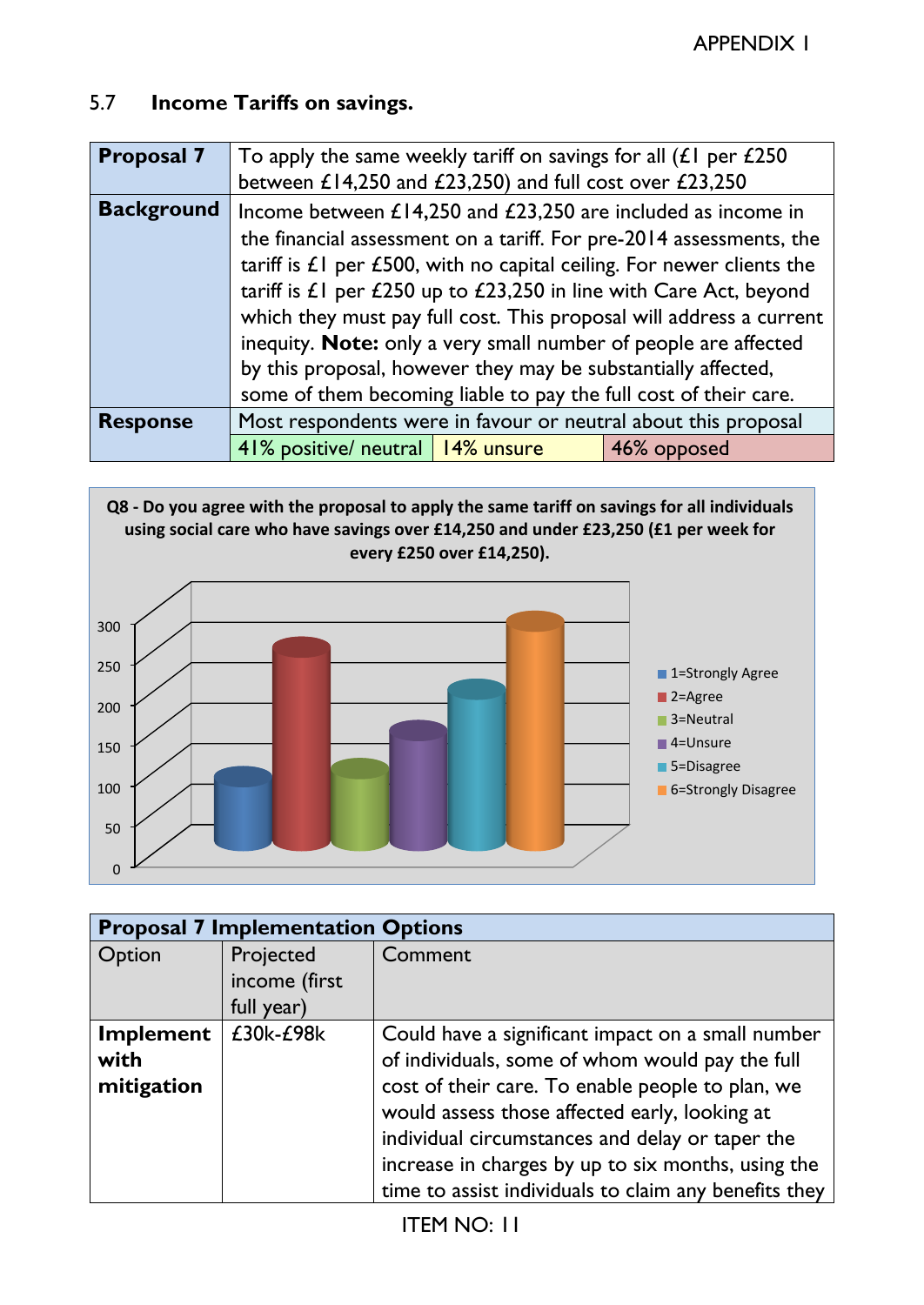|                     |    | may need.<br>The lower end of the range of projected income<br>applies, as some individuals may choose to reduce<br>their package of care in order to reduce their<br>spending. |
|---------------------|----|---------------------------------------------------------------------------------------------------------------------------------------------------------------------------------|
| Do not<br>implement | £0 | This course of action would maintain the inequity<br>between people first assessed before 2014 and                                                                              |
|                     |    | those assessed after.                                                                                                                                                           |

## 5.8 **Removing the weekly cap on costs.**

| <b>Proposal 8</b> | To remove the weekly cap on care charges so those who have          |  |  |
|-------------------|---------------------------------------------------------------------|--|--|
|                   | high costs of care pay the whole amount they are assessed as        |  |  |
|                   | being able to afford.                                               |  |  |
| <b>Background</b> | We impose a maximum charge of £546.55 for non-residential care      |  |  |
|                   | services. While few people would pay more currently if the          |  |  |
|                   | maximum charge were raised, the cost of homecare is rising, and     |  |  |
|                   | those who are assessed as being able to afford more, could be       |  |  |
|                   | charged more if they use services to a greater value. This would    |  |  |
|                   | affect very few people in the first year; however, this will change |  |  |
|                   | with increases in care costs and lower exemptions                   |  |  |
| <b>Response</b>   | A majority of respondents opposed this proposal                     |  |  |
|                   | 38% positive/ neutral   12% unsure<br>50% opposed                   |  |  |

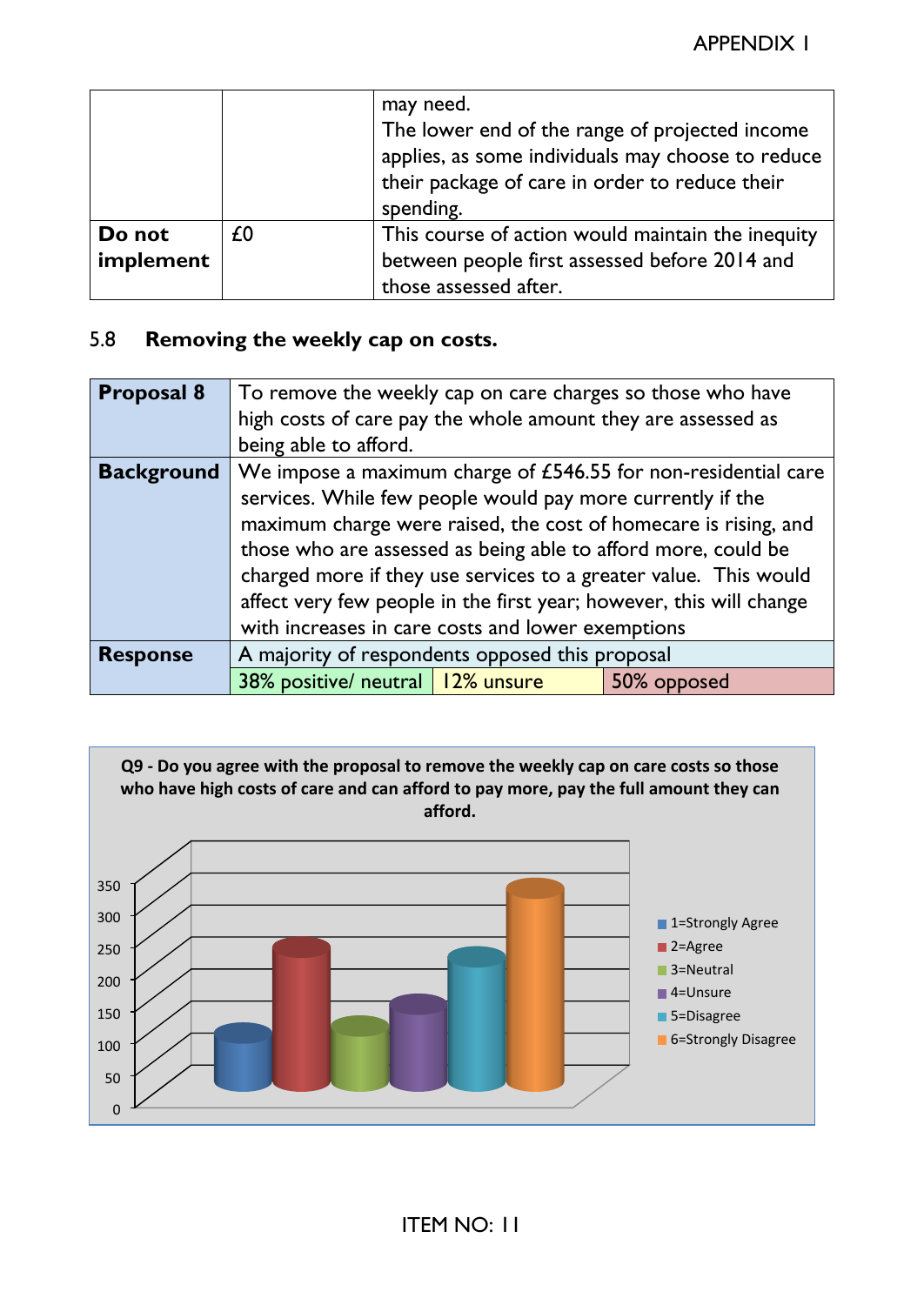| <b>Proposal 8: Implementation Options</b> |                            |                                                                                                                                                                                                               |
|-------------------------------------------|----------------------------|---------------------------------------------------------------------------------------------------------------------------------------------------------------------------------------------------------------|
| Option                                    | Projected<br>income (first | Comment                                                                                                                                                                                                       |
|                                           | full year)                 |                                                                                                                                                                                                               |
| Implement                                 | £10k                       | This affects very few people currently. In future<br>we are likely to see increasing numbers of people<br>who receive care and support costing over £546<br>per week and who can afford to pay the full cost. |
| Do not<br>implement                       | £0                         | Keeping this figure the same would mean in<br>future years we would see an increasing gap<br>between what care costs and the highest amount<br>payable for care.                                              |

# 5.9 **Reduce the Disability Related Expenditure (DRE) flat rate**

| <b>Proposal 9</b> | To reduce the minimum flat rate exemption for Disability Related<br>Expenditure from £15.30 to £10.00                                                                                                                                                                                                                                                                                         |  |  |
|-------------------|-----------------------------------------------------------------------------------------------------------------------------------------------------------------------------------------------------------------------------------------------------------------------------------------------------------------------------------------------------------------------------------------------|--|--|
| <b>Background</b> | Disability Related Expenditure ("DRE") is an exemption from<br>charges for additional essential expenses incurred due to disability<br>(e.g. extra heating or laundry costs, or cleaning.)                                                                                                                                                                                                    |  |  |
|                   | To avoid people having to show receipts and assessing every<br>individual's expenditure we have provided a flat rate exemption of<br>£15.30 p/w to all who claim disability benefits. Reducing the flat<br>rate will not affect individuals who have evidence of higher<br>essential expenditure, but will affect those whose additional<br>essential expenses are lower than £15.30 per week |  |  |
| <b>Response</b>   | A majority opposed this proposal                                                                                                                                                                                                                                                                                                                                                              |  |  |
|                   | 30% positive/ neutral   12% unsure<br>58% opposed                                                                                                                                                                                                                                                                                                                                             |  |  |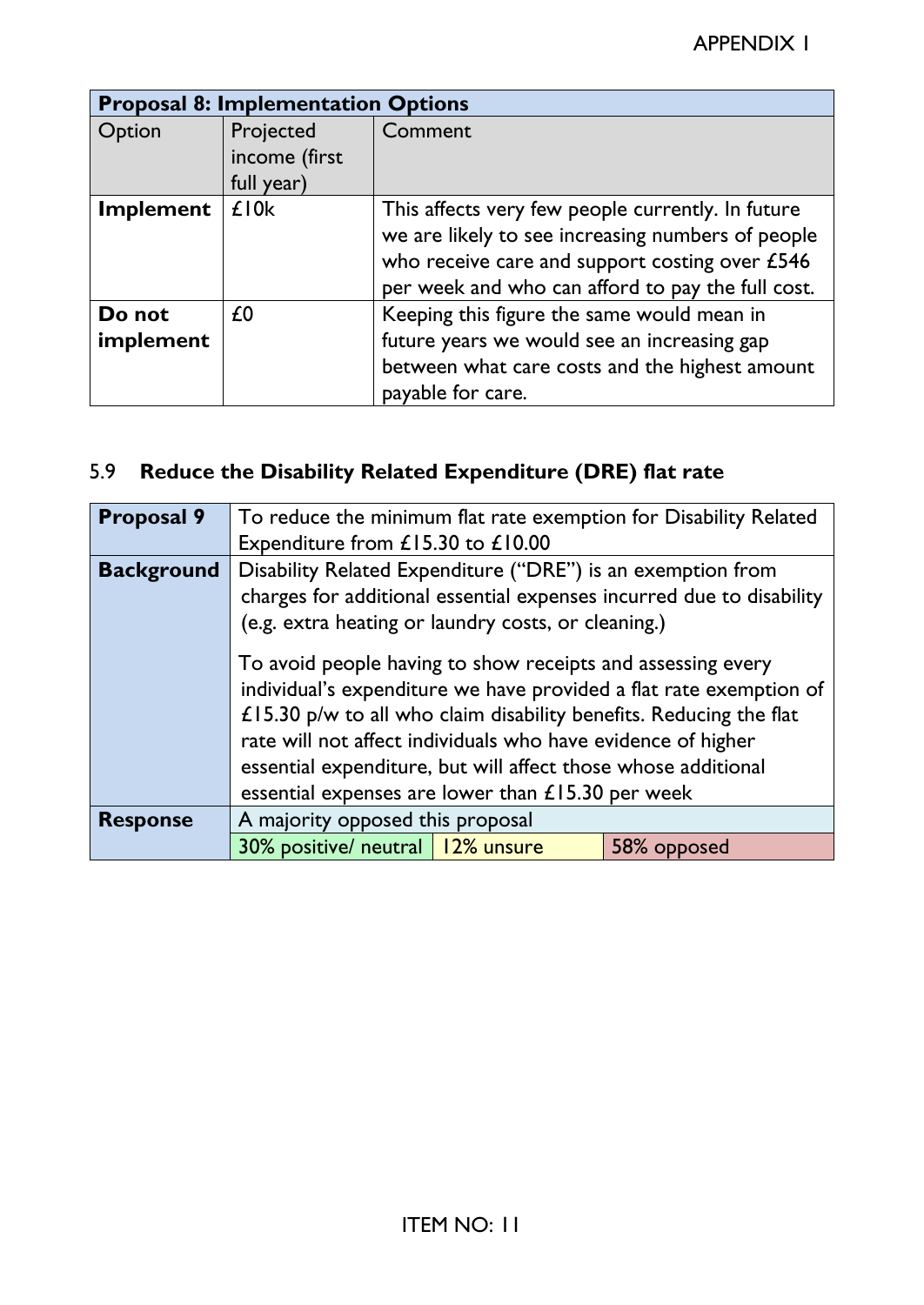

|                                        | <b>Proposal 9 Implementation Options</b> |                                                                                                                                                                                                                                                      |
|----------------------------------------|------------------------------------------|------------------------------------------------------------------------------------------------------------------------------------------------------------------------------------------------------------------------------------------------------|
| Option                                 | Projected<br>income (first<br>full year) | Comment                                                                                                                                                                                                                                              |
| <b>Implement</b>                       | £173k                                    | This projection takes into account a likely<br>increase in requests for a full DRE assessment<br>(from current 20% of eligible clients to 30%) and a<br>likely increase in those with higher expenses than<br>the flat rate (from current 5% to 15%) |
| <b>Implement</b><br>with<br>mitigation | £156k                                    | A suggestion has been made to charge based on<br>declared disability expenditure for 3 months<br>allowing people time to get information such as<br>receipts or bills together. This would potentially<br>reduce yield by a further 10% per year.    |
| Do not<br>implement                    | £0                                       | This would leave RBG with a higher disregard<br>than many London Councils. No impact from<br>increased requests for a full DRE assessment.                                                                                                           |

# **Q10 - Do you agree with the proposal to reduce the minimum flat rate for Disability**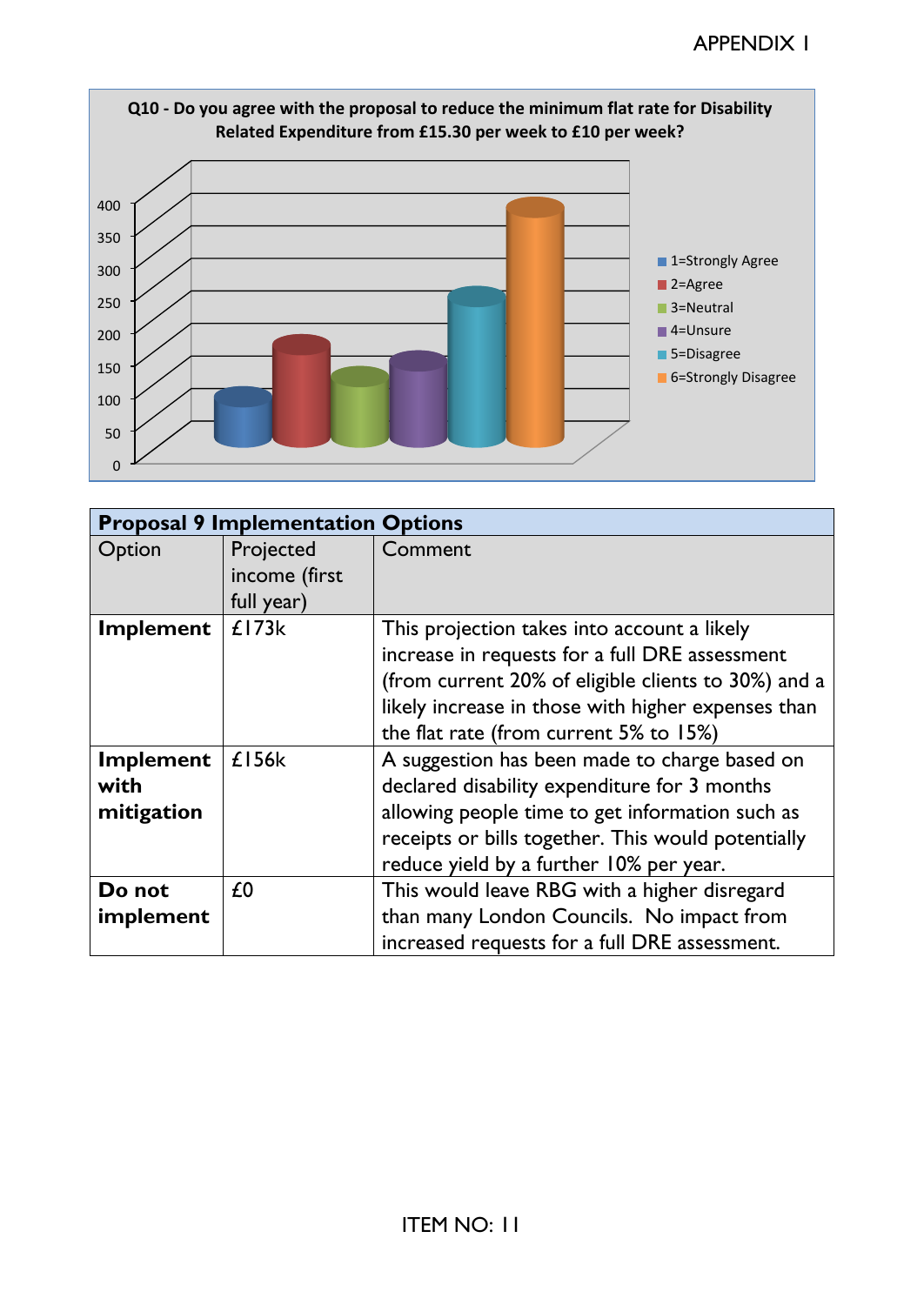# 5.10 **Charge all Telecare service users at a flat rate.**

| <b>Proposal 10</b> | Charge all Telecare users the same rate of £6.00 per week. NB:      |  |  |  |
|--------------------|---------------------------------------------------------------------|--|--|--|
|                    | The consultation booklet erroneously quoted a rate of £5.80 per     |  |  |  |
|                    | week but the rate was raised in April 2019.                         |  |  |  |
| <b>Background</b>  | The weekly charge of $(£6.00$ per week) is not currently applied to |  |  |  |
|                    | people on Housing Benefit; This change would mean that charges      |  |  |  |
|                    | for community alarms and other Telecare services are applied to     |  |  |  |
|                    | everyone taking this option. The exemption for those on housing     |  |  |  |
|                    | benefit was applied under Supporting People, however this           |  |  |  |
|                    | guidance is no longer force and most Councils apply a flat rate.    |  |  |  |
|                    | People using social care services can have this expense exempted    |  |  |  |
|                    | from their charges as Disability Related Expenditure (see 5.10).    |  |  |  |
| <b>Response</b>    | More respondents opposed this proposal.                             |  |  |  |
|                    | 41% positive/ neutral   13% unsure<br>46% opposed                   |  |  |  |



| <b>Proposal 10 Implementation Options</b> |               |                                                     |
|-------------------------------------------|---------------|-----------------------------------------------------|
| Option                                    | Projected     | Comment                                             |
|                                           | income (first |                                                     |
|                                           | full year)    |                                                     |
| <b>Implement</b>                          | £650-£800k    | 2,633 Telecare users are currently exempt from      |
|                                           |               | charges. If all were charged at the current rate of |
|                                           |               | £6 per week, the additional income will be over     |
|                                           |               | £800k. However the projected income is given a      |
|                                           |               | range as there is an expectation that some people   |
|                                           |               | will refuse to pay for Telecare                     |

# ITEM NO: 11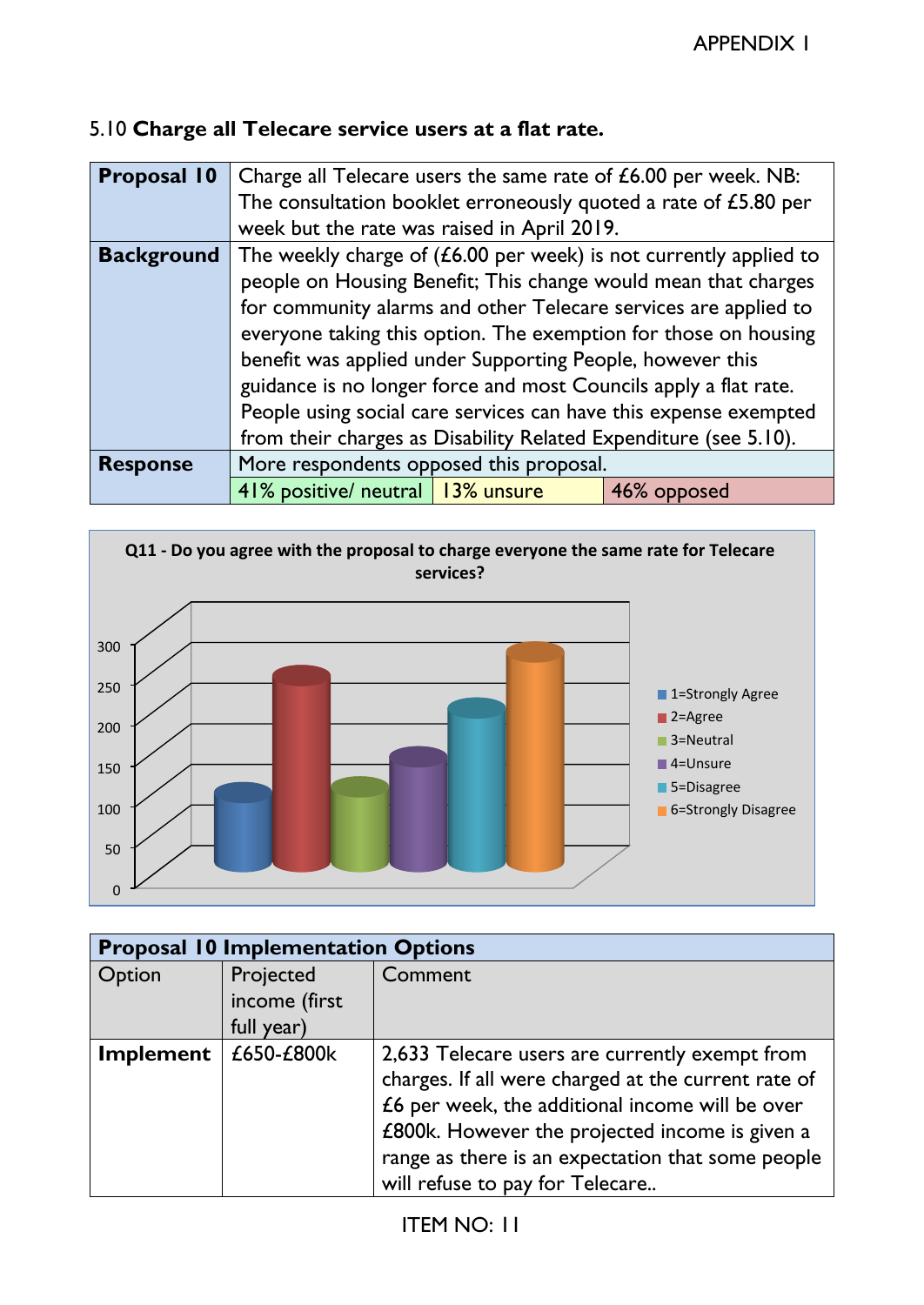|                     |    | Telecare charges will be an expense allowable<br>under Disability Related Expenditure- reducing<br>the impact on those using social care services.<br>Where someone is genuinely unable to pay, we<br>will look at all options including reducing charges<br>if they would be at serious risk. |
|---------------------|----|------------------------------------------------------------------------------------------------------------------------------------------------------------------------------------------------------------------------------------------------------------------------------------------------|
| Do not<br>implement | £0 | Not to implement would be inequitable as people<br>currently pay if they do not receive Housing<br>Benefit, even if they may have a low income.                                                                                                                                                |

#### 6. Implementation

- 6.1 Once a Cabinet decision has been made about the changes to Adult Social Care charges, the implementation programme will include the following:
	- We will develop a new Adult Social Care Charging Policy and a range of information for the public and users of Adult Social Care services (both digital information on the Royal Borough of Greenwich website and paper leaflets. We expect the policy will be published in draft within 4 weeks following the Cabinet decision and will be on the Greenwich website shortly afterwards.
	- If any changes are agreed by Cabinet, implementing the new Charging Policy will require changes to the financial assessment on the case management system Frameworki. These changes would be tested and completed within 4- 6 weeks of the Cabinet decision.
	- If Cabinet agrees to any changes, the Financial Assessment Team will write to all those affected, with an indicative calculation of their new maximum and planned charge based on information already held about their savings and assets, income and expenses, explaining the reasons for any increases.
	- Individuals will be invited to request a full assessment where their financial circumstances have changed, where they have additional disability-related expenses, or they feel they will struggle to pay. The increased demand for full reassessment could have an impact on implementation timescale, which is why projections are given for the following financial year.
	- Officers will work jointly with the Greenwich Welfare Rights Team to enable people to claim all the benefits to which they are entitled, focusing on those who may be under-claiming.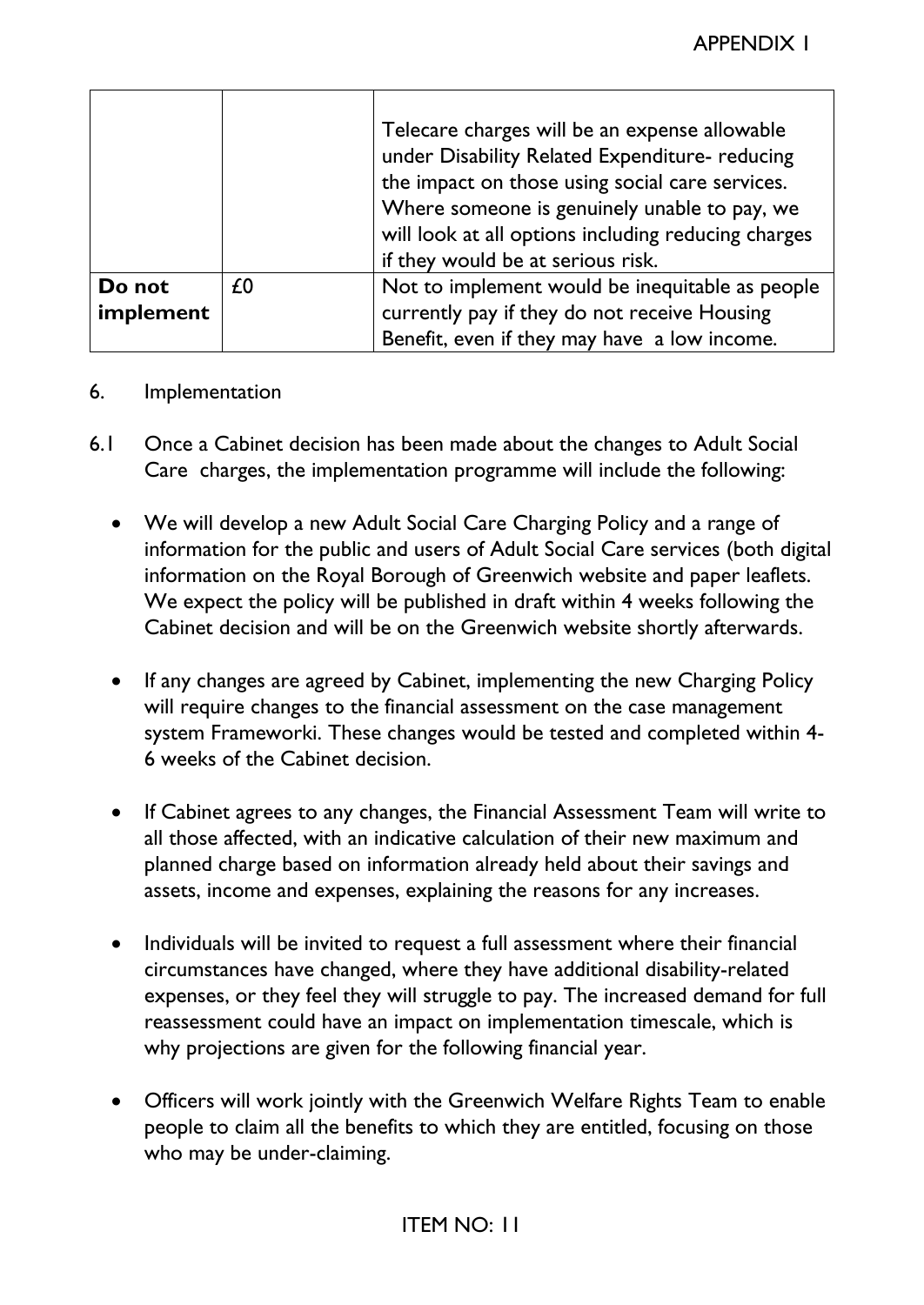## **7. Financial Projection.**

- 7.1 **Financial issues to consider:** In respect of achieving the additional income there are some considerations to be understood that will affect the level of additional income that might be achieved as set out below.
	- It is expected that most of the changes would be implemented within 3 months, and a small increase in income could be seen in the last quarter of the financial year 2019/2020. However, the income figures could be affected in the early stages by any staggered implementation or increased demand for additional assessment.
	- Imposing or increasing a charge may lead to lower demand if people choose to reduce their package of care. As well as potentially reducing the forecast income, this would lead to reduced service costs. In these cases it will be important to ensure thorough professional assessment and risk mitigation processes are in place. In cases such as Telecare, a reduced service will not necessarily lead to any reduced service costs.
	- The amounts given represent a projection of the full year effect from April 2020 of all changes being made. Where there is a range of possible income given, we have used the lower one to account for the effects of reduction in demand and potential greater claims on existing exemptions.
	- The implementation of some of the proposals may have some additional operational costs, including work to update the financial assessment on the case management system, and meeting increased demand for financial assessment if this is substantially higher than projected. However such costs will always be lower than financial gains.

| Projected additional Income in 2020/21 following implementation. |                                                   |                          |
|------------------------------------------------------------------|---------------------------------------------------|--------------------------|
| <b>Proposal</b>                                                  |                                                   | Lower range estimate     |
| Ι.                                                               | Home Care chargeable rate                         | £395,000                 |
| 2.                                                               | Arrangement and administration fees for full cost | £71,000                  |
|                                                                  | payers                                            |                          |
| 3.                                                               | Charging for client support                       | £55,000                  |
| 4.                                                               | Taking into account PIP, DLA and Attendance       | £180,000                 |
|                                                                  | Allowance for charging.                           |                          |
| 5.                                                               | <b>End Community Meals contract</b>               | Saving of contract value |
| 6.                                                               | Charging for Care & Support supported living      | £143,000                 |
| 7.                                                               | Tariff income                                     | £30,000                  |
| 8.                                                               | Remove Cap on Weekly Care costs                   | £10,000                  |
| 9.                                                               | <b>Disability Related expenditure</b>             | £156,000                 |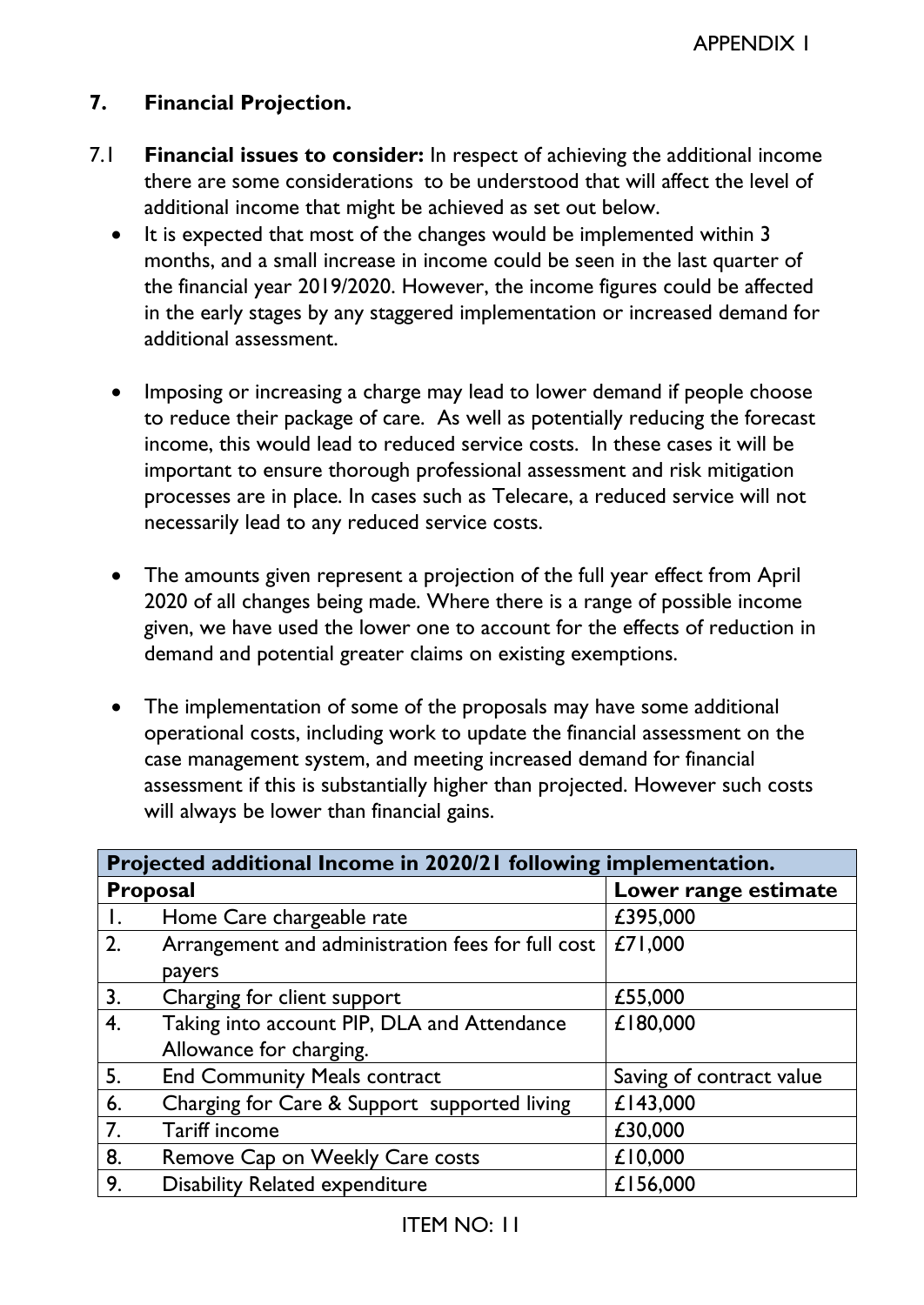| <b>Telecare Charging</b>                                                         | £600,000 |  |
|----------------------------------------------------------------------------------|----------|--|
| L1,640,000<br>  Total                                                            |          |  |
| <b>Sansitivity Eactors</b> $M_0$ have factored behaviour change into many of our |          |  |

**Sensitivity Factors** We have factored behaviour change into many of our projections on income, and where there is a range we have chosen the lower value. We have therefore not added any additional sensitivity factor.

# **8. Cross-Cutting Issues and Implications**

| <b>Issue</b>           | <b>Implications</b>                        | <b>Sign-off</b>            |
|------------------------|--------------------------------------------|----------------------------|
| <b>Legal including</b> | Section 14 Care Act 2014 gives councils    | Ingrid Brown               |
| Human Rights           | the power to charge adults for meeting     | <b>Assistant Head</b>      |
| Act                    | their assessed eligible care and support   | of Legal                   |
|                        | needs. In so doing councils must have      | 24 <sup>th</sup> September |
|                        | regard to the relevant regulations issued  | 2019                       |
|                        | under the Act as well as the Statutory     |                            |
|                        | Guidance.                                  |                            |
|                        | The Care and Support (Charging and         |                            |
|                        | Assessment of Resources) Regulations       |                            |
|                        | 2014 issued under the Care Act set out     |                            |
|                        | the duty under section 17 of the Care      |                            |
|                        | Act to carry out a financial assessment if |                            |
|                        | a council's policy is to charge for care   |                            |
|                        | and support. The regulations set out the   |                            |
|                        | rules for the treatment and calculation of |                            |
|                        | income and capital within a financial      |                            |
|                        | assessment                                 |                            |
|                        | The charging rules require that after      |                            |
|                        | charging a person must be left with the    |                            |
|                        | minimum income to cover daily living       |                            |
|                        | costs. In addition where a person          |                            |
|                        | receives benefits to meet their disability |                            |
|                        | needs that do not meet the eligibility     |                            |
|                        | criteria for local authority care and      |                            |
|                        | support, the charging arrangements         |                            |
|                        | should ensure that they keep enough        |                            |
|                        | money to cover the cost of meeting         |                            |
|                        | these disability related costs.            |                            |
|                        | Councils must not charge more than the     |                            |
|                        | cost that they incur in meeting assessed   |                            |
|                        | needs. They also cannot recover any        |                            |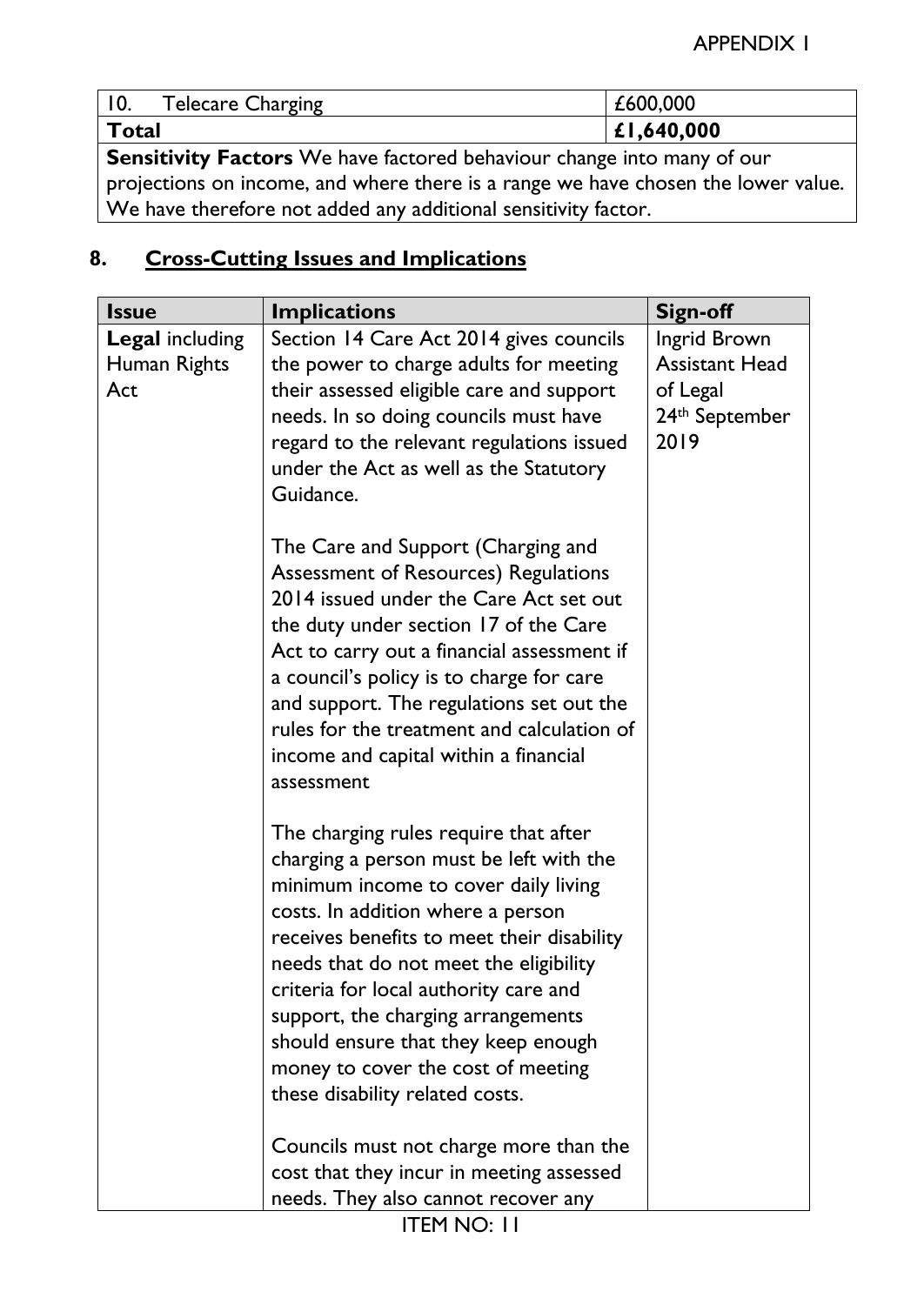|                                                                                          | administration fee relating to arranging<br>care and support except where a person<br>has assets above the capital limit.                                                                                                                                                                                                                                                                                                                                                                                                                                                                |                                                                                 |
|------------------------------------------------------------------------------------------|------------------------------------------------------------------------------------------------------------------------------------------------------------------------------------------------------------------------------------------------------------------------------------------------------------------------------------------------------------------------------------------------------------------------------------------------------------------------------------------------------------------------------------------------------------------------------------------|---------------------------------------------------------------------------------|
|                                                                                          | The proposals in this report are<br>consistent with the provisions of the<br>regulations and Statutory Guidance. They<br>will impact on some of the most<br>vulnerable adults within the Greenwich<br>area including adults with communication<br>difficulties and other sensory impairment.<br>The proposals were therefore subject to<br>a period of comprehensive and<br>meaningful consultation the results of<br>which are set out clearly in this report<br>with appendices. There is evidence in<br>this report that due regard has been<br>given to the results of consultation. |                                                                                 |
| <b>Finance and</b><br>other resources<br>including<br>procurement<br><i>implications</i> | This report requests the Leader to note<br>the results of the public consultation on<br>changes to the Adult Social Care (ASC)<br>charging, to consider the options for<br>implementing changes to the charging<br>policy and agree on the proposals to be<br>presented to cabinet.<br>Increased income is one element of the<br>Transformation Programme and is<br>expected to help to bring down the net<br>overspend within the HAS department.<br>Consultation packs comprising an<br>explanation of each proposed change and<br>a questionnaire were circulated to over             | Samina Yasir<br>Accountancy<br><b>Business</b><br>Change<br>Manager<br>20/09/19 |
|                                                                                          | 5,000 people in receipt of ASC services.<br>Section 4 outlines the outcomes of the<br>consultation process and the responses<br>to each individual proposal are shown is<br>Section 5.<br>The table in section 7.1 shows that<br>additional income of $£1.6m$ could be<br>raised by implementing all the                                                                                                                                                                                                                                                                                 |                                                                                 |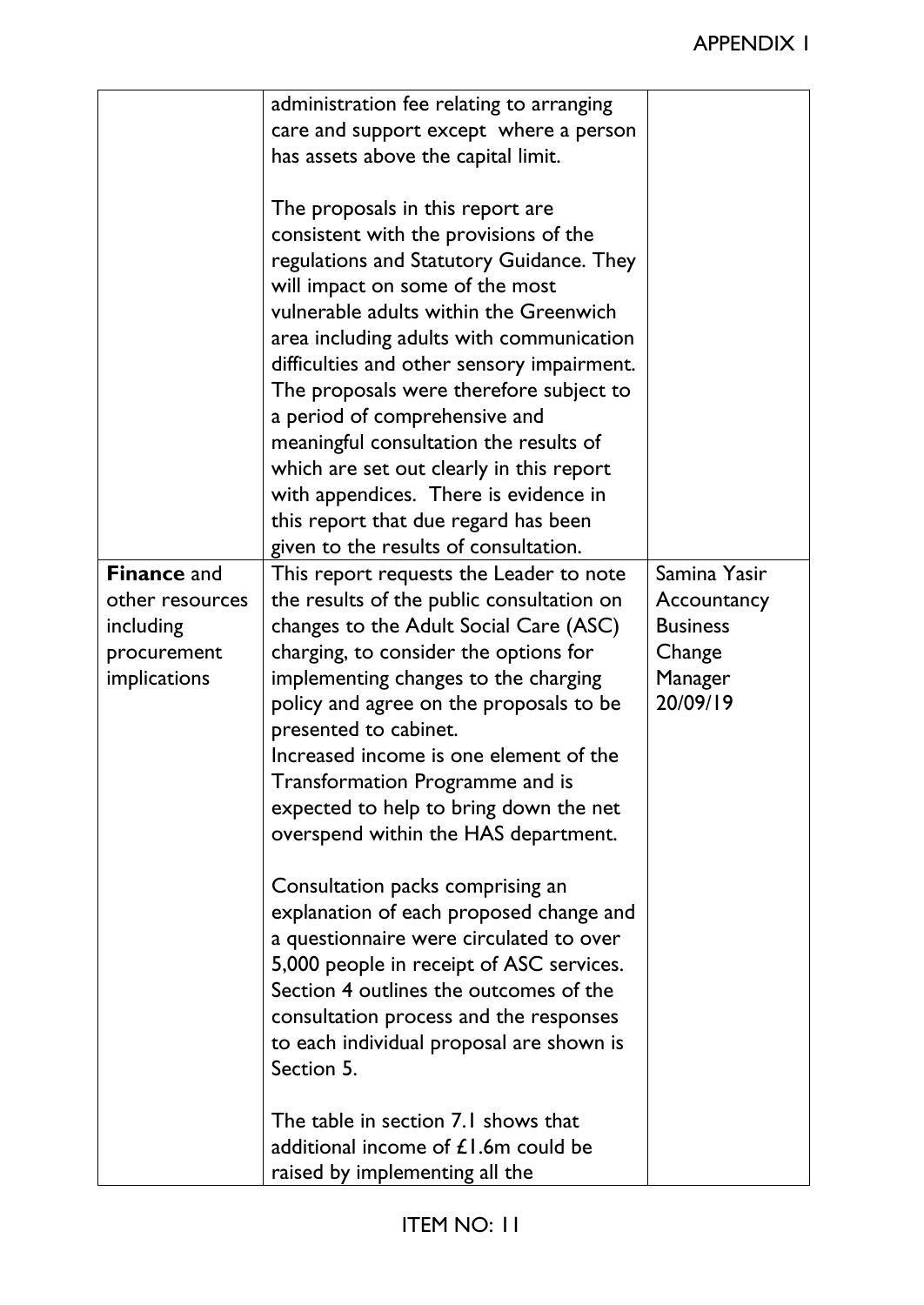|                   | recommended options on a full year<br>basis. The income figures have been<br>adjusted to take into account the<br>possible impact that price elasticity of<br>demand (i.e. the change in demand as a<br>result in a change of price only) could<br>have and also the effect on income where<br>a client, as a result of multiple charge<br>interactions reaches their cost cap.<br>Other factors that may also have a<br>bearing on the income achieved as a<br>result of implementing the recommended<br>changes, are time and cost of<br>implementation.<br>It is expected that most of the proposals<br>will be implemented within 3 months, but<br>some will take longer. Any slippage in the<br>timescales would result in reduced levels<br>of income generation. Similarly, some of<br>the proposals may lead to extra<br>operational costs, which would off-set<br>some of additional income raised.<br>However, if all or the majority of the<br>changes to ASC charges are agreed and<br>implemented, this will not only lead to an<br>increase in income levels, but will also<br>address some of the inequalities of<br>charges applied to different service users<br>under the current policy.<br>When considering the above report and<br>options outlines, the outcome of the<br>consultation and the effect that any<br>changes may have upon the intended<br>recipient as well as the financial issues |                                                      |
|-------------------|-------------------------------------------------------------------------------------------------------------------------------------------------------------------------------------------------------------------------------------------------------------------------------------------------------------------------------------------------------------------------------------------------------------------------------------------------------------------------------------------------------------------------------------------------------------------------------------------------------------------------------------------------------------------------------------------------------------------------------------------------------------------------------------------------------------------------------------------------------------------------------------------------------------------------------------------------------------------------------------------------------------------------------------------------------------------------------------------------------------------------------------------------------------------------------------------------------------------------------------------------------------------------------------------------------------------------------------------------------------------------------------------------------------------------|------------------------------------------------------|
|                   | should be taken into consideration.                                                                                                                                                                                                                                                                                                                                                                                                                                                                                                                                                                                                                                                                                                                                                                                                                                                                                                                                                                                                                                                                                                                                                                                                                                                                                                                                                                                     |                                                      |
| <b>Equalities</b> | Decision-makers are reminded of the<br>requirement under the Public Sector<br>Equality Duty (s149 of the Equality Act<br>2010) to have due regard to (i) eliminate                                                                                                                                                                                                                                                                                                                                                                                                                                                                                                                                                                                                                                                                                                                                                                                                                                                                                                                                                                                                                                                                                                                                                                                                                                                      | Rachel Karn,<br>Assistant<br>Director,<br>Health and |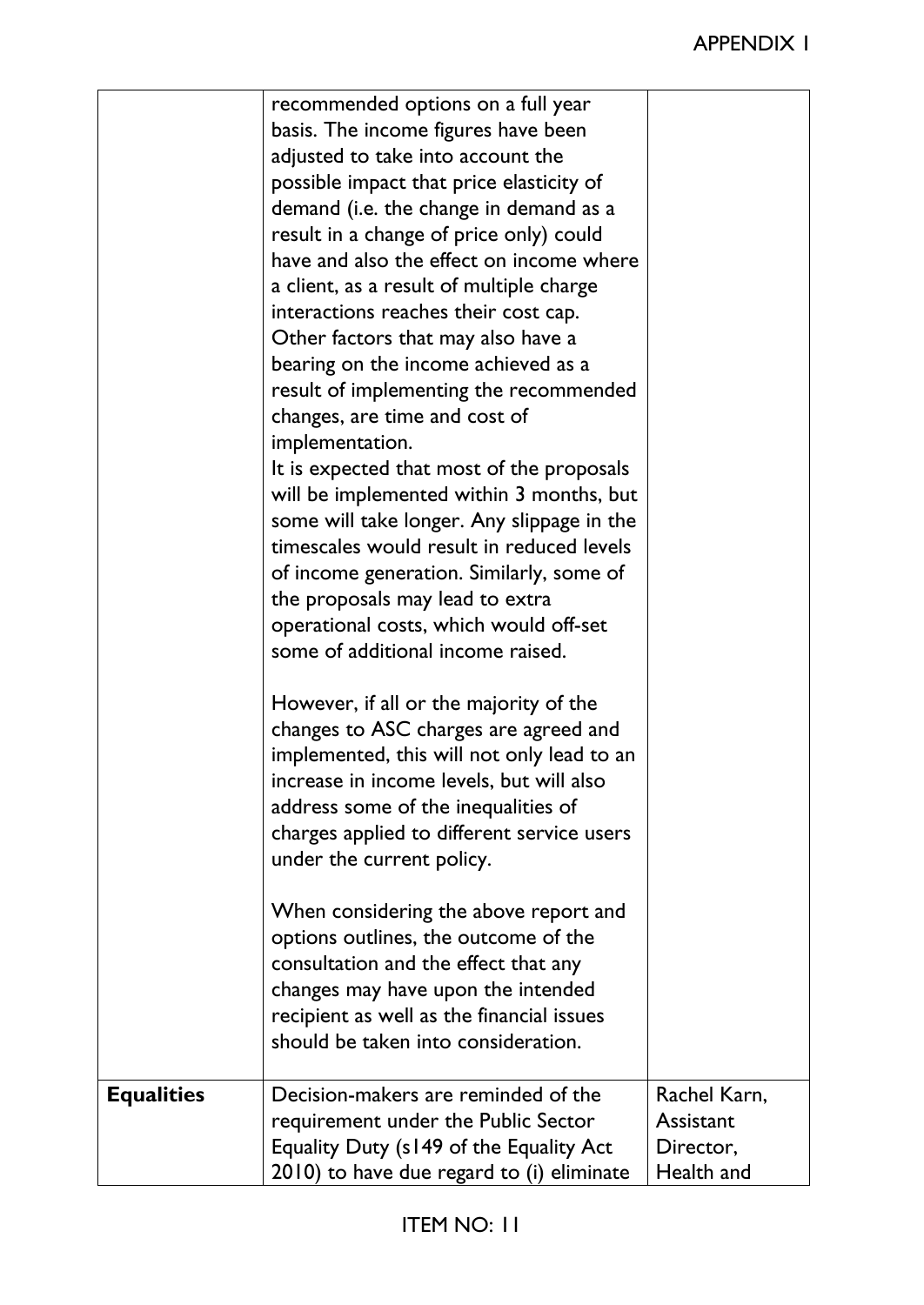|                                | unlawful discrimination, harassment,<br>victimisation and other conduct<br>prohibited by the Act, (ii) advance<br>equality of opportunity between people<br>from different groups, and (iii) foster<br>good relations between people from<br>different groups. The decisions<br>recommended through this paper could<br>directly impact on end users. The impact<br>has been analysed and there is a certain<br>amount of variation between groups of<br>people, although the recommendations<br>also serve to remove current inequities.<br>The result of this analysis is available in<br>the equality impact assessment attached<br>at Appendix A. | <b>Adults' Services</b><br>11.09.19                                                   |
|--------------------------------|-------------------------------------------------------------------------------------------------------------------------------------------------------------------------------------------------------------------------------------------------------------------------------------------------------------------------------------------------------------------------------------------------------------------------------------------------------------------------------------------------------------------------------------------------------------------------------------------------------------------------------------------------------|---------------------------------------------------------------------------------------|
| <b>Health and</b><br>wellbeing | Social care services are provided on the<br>basis of eligibility and need, in line with<br>the Care Act (2014). Services are<br>intended to support people with health<br>and care needs to have a good quality of<br>life and be as independent as possible.                                                                                                                                                                                                                                                                                                                                                                                         | <b>Simon Pearce</b><br>Director of<br>Health and<br><b>Adult Services</b><br>11.09.19 |

## 9. **Report Appendices**

- 9.1 The following documents are to be published with and form part of the report:
	- Appendix A: Equality Impact Assessment

## 12. **Background Papers**

- Consultation booklet
- Previous report to cabinet [available at]: [http://committees.royalgreenwich.gov.uk/documents/s72931/12.0%20-](http://committees.royalgreenwich.gov.uk/documents/s72931/12.0%20-%20Options%20to%20amend%20charging%20for%20adult%20social%20care%20services.pdf) [%20Options%20to%20amend%20charging%20for%20adult%20social%20car](http://committees.royalgreenwich.gov.uk/documents/s72931/12.0%20-%20Options%20to%20amend%20charging%20for%20adult%20social%20care%20services.pdf) [e%20services.pdf](http://committees.royalgreenwich.gov.uk/documents/s72931/12.0%20-%20Options%20to%20amend%20charging%20for%20adult%20social%20care%20services.pdf)
- Benchmarking exercise report